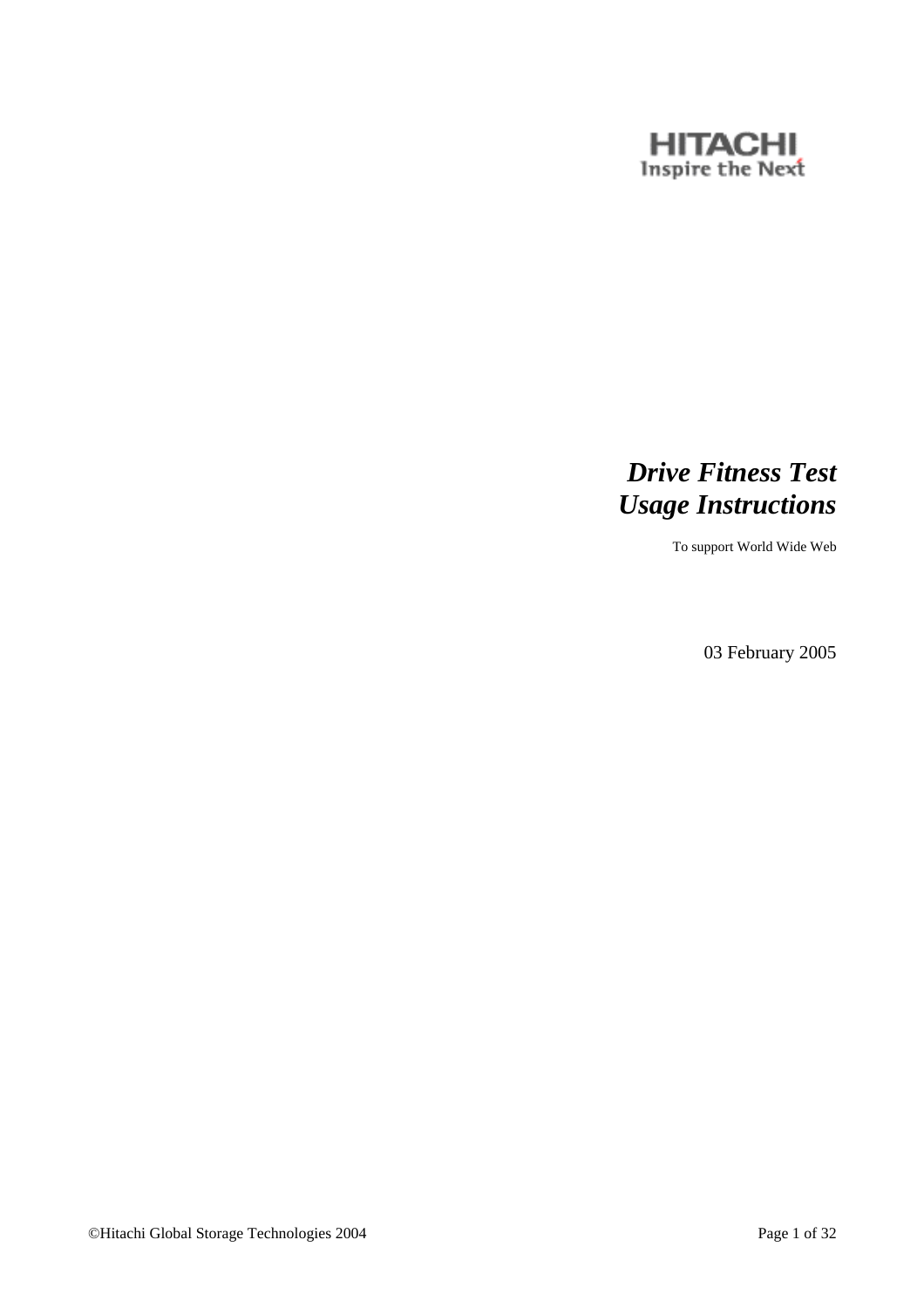# **Table Of Contents**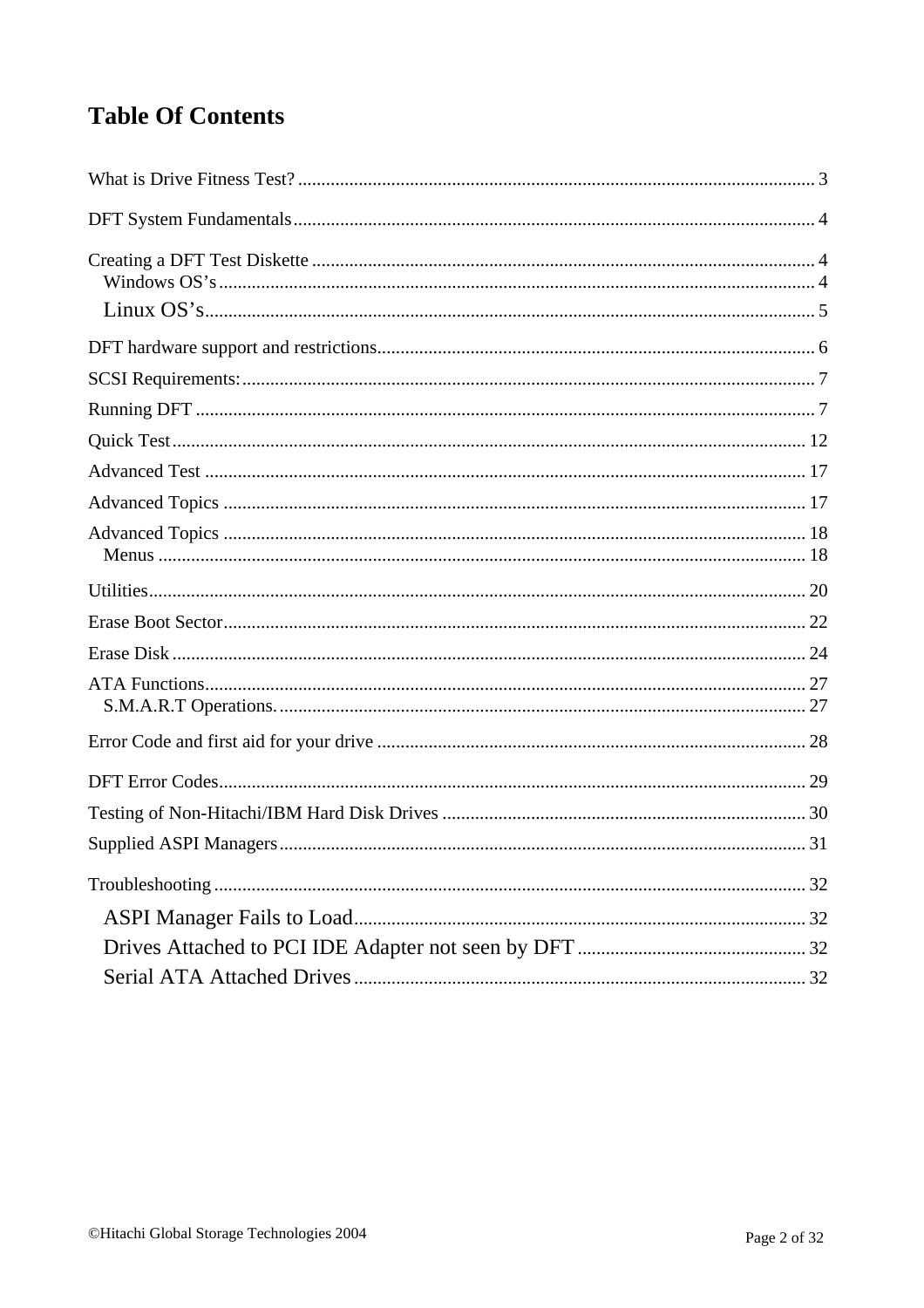### **What is Drive Fitness Test?**

Hitachi offers a full line of 2.5 and 3.5-inch products with both high capacity and a diversity of interface options for high throughput operating environments, such as network and internet servers, multimedia production and digital video processing

The prime purpose of DFT is to test hard disk drives while they remains inside a personal computer, even when the primary operating system may no longer be bootable. This is suggested when it is suspected that there is a malfunction that could be related to the hard disk drive. This is helpful, as often problems occur with data content and management that are unrelated to the function of the disk drive itself. In these cases, a reload of the operating system, or similar recovery action, is all that would be required to recover the computer. The use of DFT avoids unnecessary disturbance of the disk drive and usually will preserve other existing data belonging to the user, which may not have been backed up. This latest version of DFT has been enhanced to provide support for the latest Hitachi drives and also the Serial-ATA interface.

DFT is a DOS based utility and as such testing of the hard disk drive has no dependency on the original Partition Format or Operating System that is installed on the disk drive.

The basic Drive Fitness Test (i.e. Quick, Advance and Exerciser) is non-destructive, which means that it will not perform any write operations in the user data area. This option was chosen to ensure the maximum integrity of user data.

When run, the Drive Fitness Test will provide a result, from which the condition of the drive electronics and storage mechanism - can be determined. This can then be used to either choose to change a drive that is defective, or take other actions to restore the functionality of the PC. A further diagnosis may determine that the drive has been subjected to handling damage.

In the event that you have a Hitachi/IBM drive which is reported by DFT as defective, then you will be provided with a Technical Return Code (TRC) which will allow you to check and if appropriate generate a Returns Material Authorisation (RMA) via our web based warranty support process.

**NOTE:** DFT currently will **NOT** generate a TRC for failed drives that were not manufactured by Hitachi/IBM.

In addition to hard drive testing, DFT contains utilities, which allows the following: -

S.M.A.R.T (**S**elf-**M**onitoring, **A**nalysis and **R**eporting **T**echnology) to be enabled or disabled. Erasure of the disk Master Boot Sector Total Erasure of the data in the user area of the disk Initialise corrupted sectors View useful information about the drive, e.g. Microcode level, Specification Compliance.

More information and background about DFT is available from http://www.hitachigst.com/hdd/support/download.htm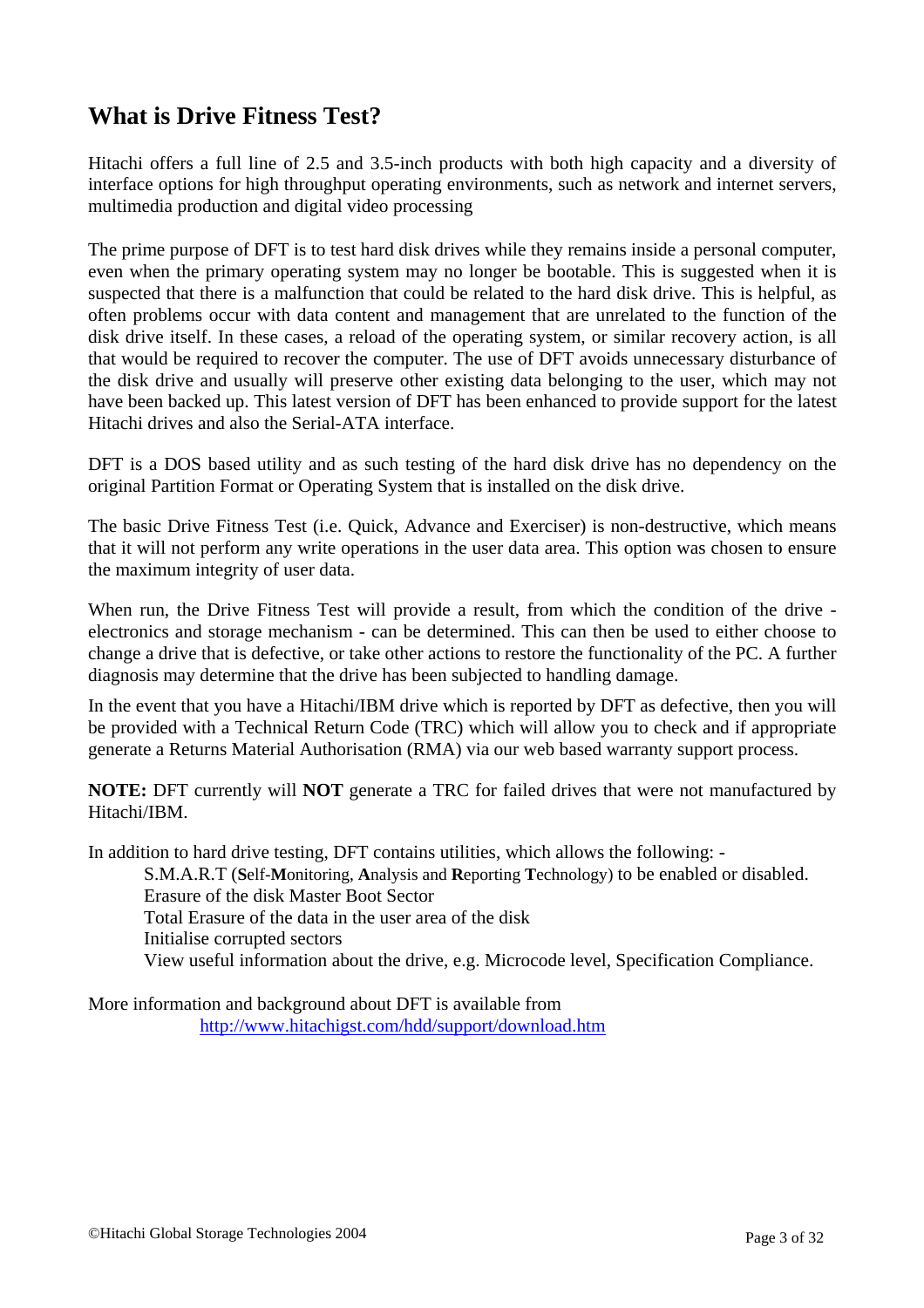## **DFT System Fundamentals**

The Drive Fitness Test currently provides for in-depth testing of Hitachi Global Storage Technologies and legacy IBM disk drives and basic testing of Other Manufacturers drives. This new version will support standard disk drives with the ATA/IDE, Serial-ATA and SCSI interfaces. The basic tests will not overwrite customer data.

The Drive Fitness Test (DFT) application is designed to run under native DOS (i.e. not a DOS window of any OS) and is distributed as an executable file *DFT32-Vxxx.exe* (where *xxx* may vary), over the Internet, or as a prepared floppy diskette. If the file has been received via a Internet download you will need to follow one of the procedures below to prepare a test diskette. If you have received a prepared floppy, proceed to the section below entitled **DFT Hardware Support and Restrictions**.

### **Creating a DFT Test Diskette**

#### **Windows OS's**

The Drive Fitness Test set-up program ( *DFT32*-*V*xxx.exe ) includes IBM PC DOS2000 and the Drive Fitness Test Utility. In order to run the set-up program you will need to have a formatted 1.44-MB diskette and access to a system that is running one of the following operating systems, Windows'95, Windows'98, Windows Millennium, Windows NT, Windows 2000 or Windows XP. Running the set-up program creates an IBM PC DOS2000 bootable diskette that contains the Drive Fitness Test and all required supporting programs.

It is recommended that before starting the set-up program, all open Windows applications should be closed.

The following represents two examples of how the DFT diskette can be created.

#### *Method A.*

- 1. Insert a formatted diskette into the Floppy drive, (**A:** or **B:**).
- 2. Using Windows Explorer, locate the program *DFT32*-*Vxxx.exe* downloaded from the Internet.
- 3. To start diskette creation, double-click on the program icon and follow the on screen instructions. **Note:** you have the option to select your country location and keyboard layout, the default for these options is United States.

#### *Method B.*

- 1. Click Start, then select Run.
- 2. Click the Browse button to locate the *DFT32-Vxxx.exe* set-up program.
- 3. Click on the filename, then click Open.
- 4. Click OK to run the *DFT32-Vxxx.exe* set-up program.
- 5. Insert a formatted 1.44-MB diskette into the required floppy drive ( A or B if your system has 2 floppy drives ), select the target floppy on the set-up screen then click next to continue.
- 6. Follow the on screen instructions.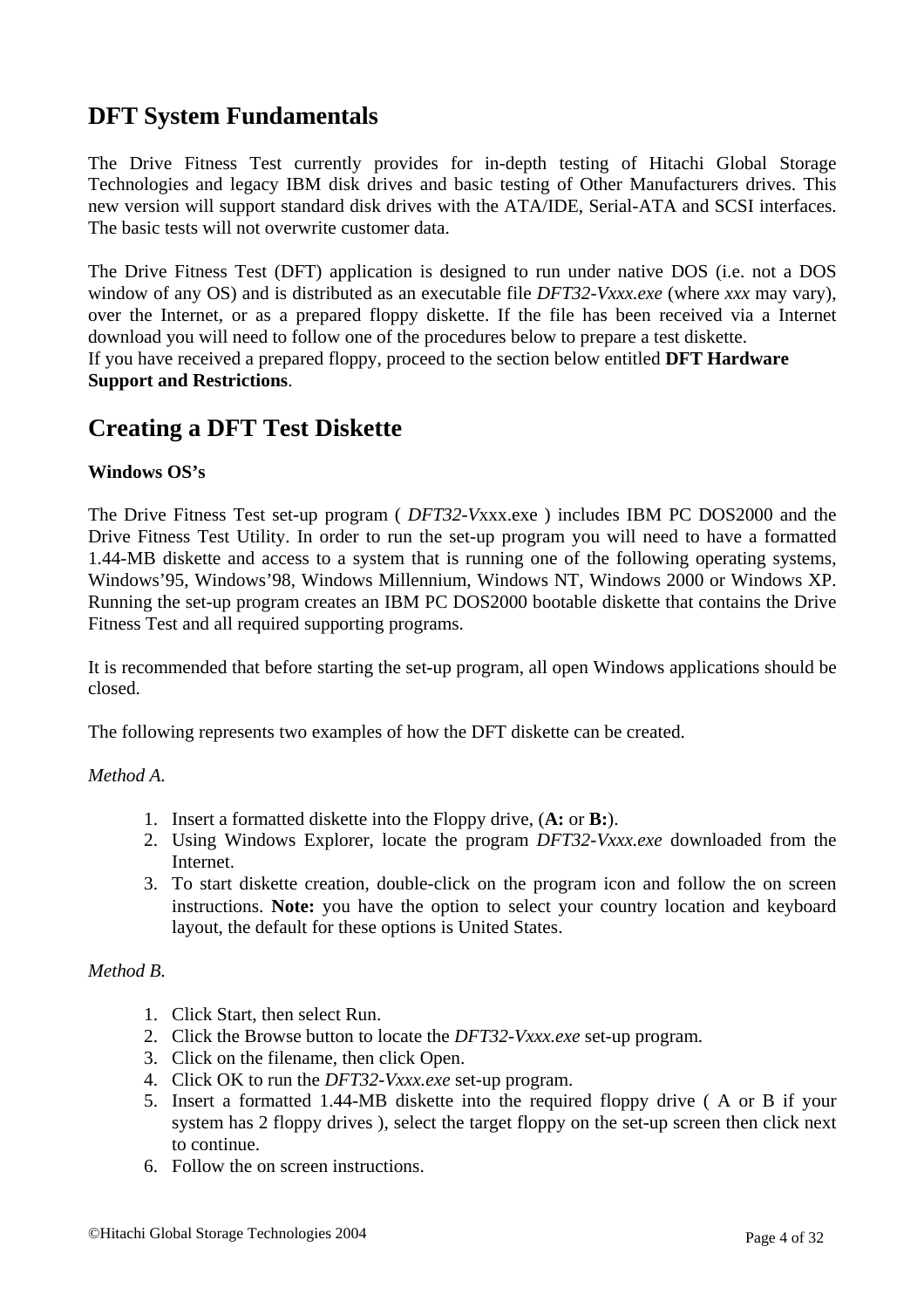### **Linux OS's**

The Drive Fitness Test image file (e.g. *DFT*-*v300img.bin*) includes IBM PC DOS2000 and the Drive Fitness Test. The name of the image file will change according to the release version of DFT.

Running the Linux Disk Dump (DD) utility creates an IBM PC DOS 2000 bootable diskette that contains the Drive Fitness Test Utility.

A formatted 1.44-MB diskette is required to create the DFT diskette.

To create the bootable DFT diskette under Linux:

- 1. Download the DFT image file (*DFT-v3xximg.bin*) into a known directory on your PC.
- 2. Insert a formatted 1.44-MB diskette into your floppy disk drive.
- 3. Make sure that the floppy disk is un-mounted.
- 4. Change directory to where you saved the DFT image.
- 5. Run the Disk Dump (DD) utility with the following parameters: **DD if=dft-v3xximg.bin of=/dev/fd0 bs=8k**
- 6. The bootable DFT diskette will now be created, Note this could take a couple of minutes.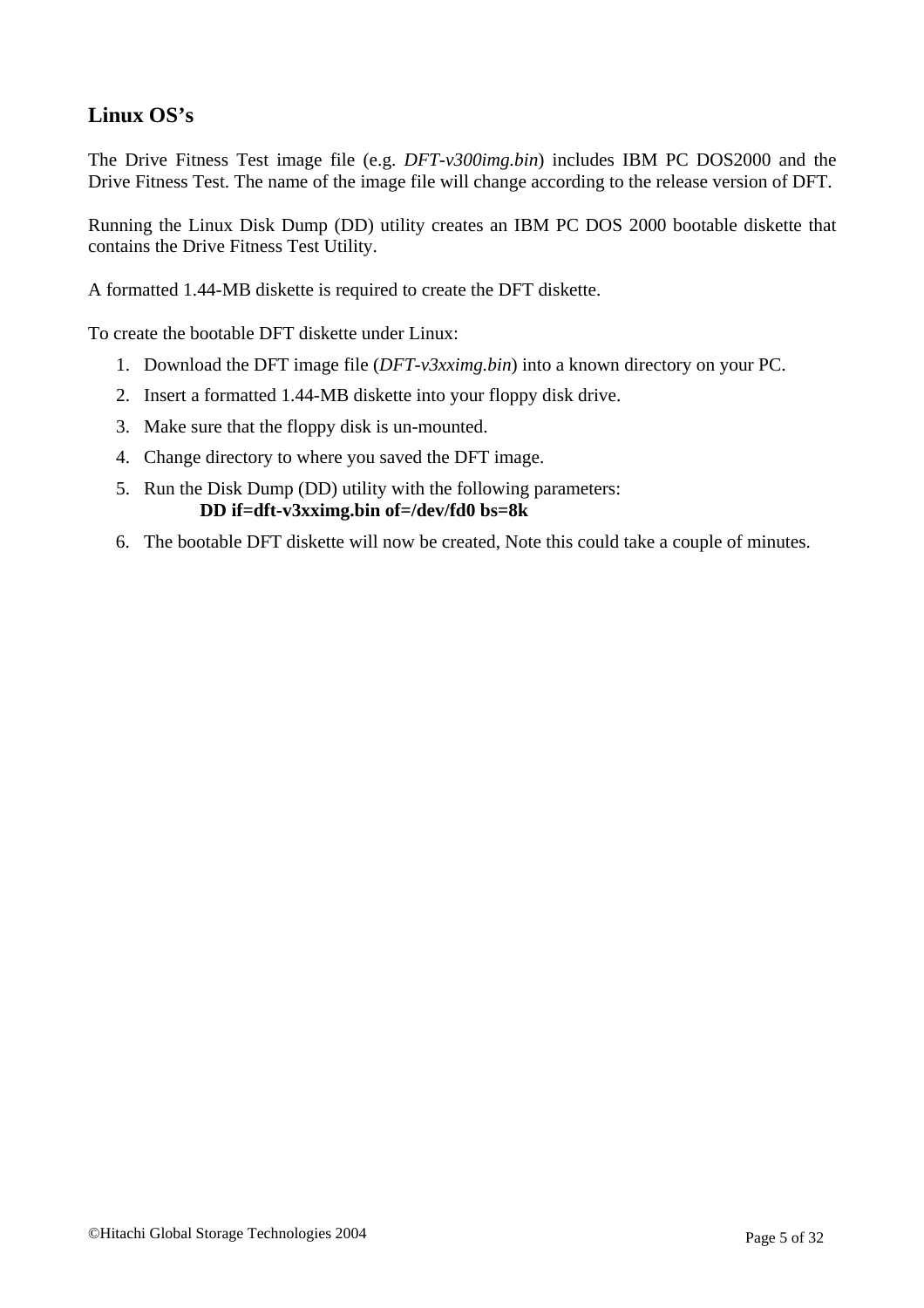### **DFT hardware support and restrictions**

DFT is designed to run on ATA, Serial-ATA and SCSI attached disk drives. From version 2.1 onwards DFT also supports testing of disk drives that have been manufactured by OEM manufactures (i.e. not Hitachi or IBM) in addition to Hitachi/IBM. However the depth of testing that is carried out on the non-IBM/Hitachi drives will be less than that performed on the Hitachi/IBM drives. Sector Repair, Disk Erasure and Erase Master Boot Sector functions are not supported on non-Hitachi/IBM drives.

DFT will run on SCSI drives if these drives are attached to SCSI controllers that have a DOS ASPI layer, which supports hard disk drives. Some SCSI controllers have ASPI layers that offer support only for removable media devices e.g. CD-ROM's, Tape etc. if you have this type of controller a ASPI Manager that allows hard disk support will be required in order to test your SCSI hard disk drives using DFT. DFT is supplied with a small number of DOS ASPI Managers supporting the most popular SCSI controllers.

DFT supports UDMA/33, UDMA/66, UDMA/100 and UDMA/133 plug-in PCI-to-ATA adapters from

- ♦ Promise Technologies, CMD, I'Will, Silicon Image and Highpoint.
- ♦ ATA motherboard controllers based on the Highpoint HPT366, HPT370 and HPT372 chipset, the Promise Ultra 100 and Ultra100TX2 chipsets.

Windows sees these adapters as SCSI controllers through a non-standard architecture and drives attached to these adapters will be reported as being attached via PCI adapters.

From release 3.50, DFT supports Hitachi Serial-ATA drives when these drives are attached to

Motherboards and Plug-in PCI controllers, which utilises the Highpoint HPT374 and 372A (with Marvel bridge chip) chipsets, Silicon Image SIL3112A and 0680 chipset and Intel ICH5 chipset.

Configurations **NOT** supported:

- ♦ Drives attached using ATA RAID controllers where direct access to the attached devices is blocked by the controller also not supported are Multi-Channel SCSI RAID controllers.
- ♦ Serial-ATA controllers based on the Silicon Image Promise and Intel chipsets are not currently supported

The references made in this document to Hitachi drives, refers to drives that were manufactured by the newly formed Hitachi Global Storage Technologies Company. Drives, which were designed by the Hitachi Drive Company and in manufacture prior to January 2003, will be treaded as OEM drives by DFT, however the utility has been enhanced to allow the Erase MBR & Erase Disk functions to be performed on these drives.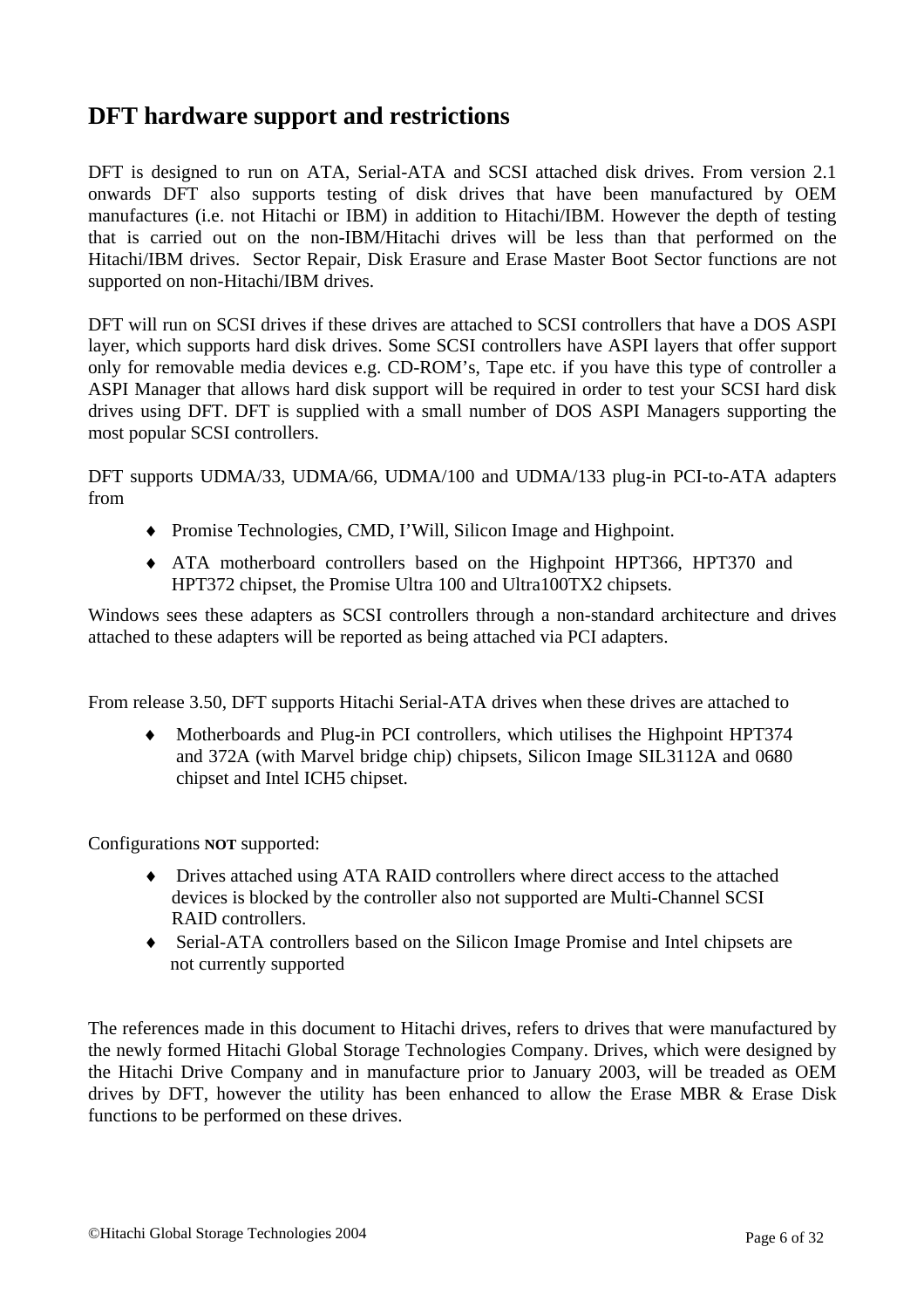### **SCSI Requirements:**

To test SCSI drives DFT requires a DOS loadable ASPI manager for the SCSI Controller that the drives are attached to. **Note:** Some ASPI managers offer support only for removable media devices e.g. CD-ROM's, Tape etc. check the documentation that was supplied with your SCSI controllers or contact your SCSI controller supplier to see if this is the type of ASPI managers you have.

DFT is supplied with ASPI managers that support several different types of SCSI controllers, see the section '*Supplied ASPI Managers'* at the end of this document. If your SCSI controller is not listed you will need to obtain a DOS ASPI manager that supports your controller. Check the software supplied with your controller or visit the web page of your controller manufacturer.

Having obtained a DOS loadable ASPI manager you will need to update the DFT diskette as follows,

- 1. Copy the ASPI manager program(s) to the **ASPI** sub-directory on the diskette.
- 2. Using a text editor (e.g. Notepad, Wordpad etc.) edit the file *Config.sys* on the diskette to include the ASPI manager under the *SCSI* heading.

e.g. *DEVICE=A:\ASPI\abcdef.sys* where adcdef.sys is the name of your ASPI manager.

(Your controller documentation should detail how to add a ASPI manager to a configuration file).

### **Running DFT**

Place the prepared floppy disk in the system to be tested and boot the system either by powering off then on or pressing the reset button or by pressing the  $\langle \text{Ctrl}\rangle \langle \text{Alt}\rangle \langle \text{Delete}\rangle$  keys.

When the system restarts you will be offered a menu with two options

- 1. SCSI and ATA support
- 2. ATA support only

By default option **1** is selected, this will take you to a second menu screen where you can select from a range of SCSI Controller manufacturers.

**Note**: the default on the second menu is to load ASPI's to support Adaptec, Buslogic, DPT and INITIO Controllers, if the relevant SCSI controller is not installed in the system an error message may be displayed on the screen. This is normal and isn't a problem.

Select option **2** if you have only or wish to test only ATA and/or Serial-ATA drives.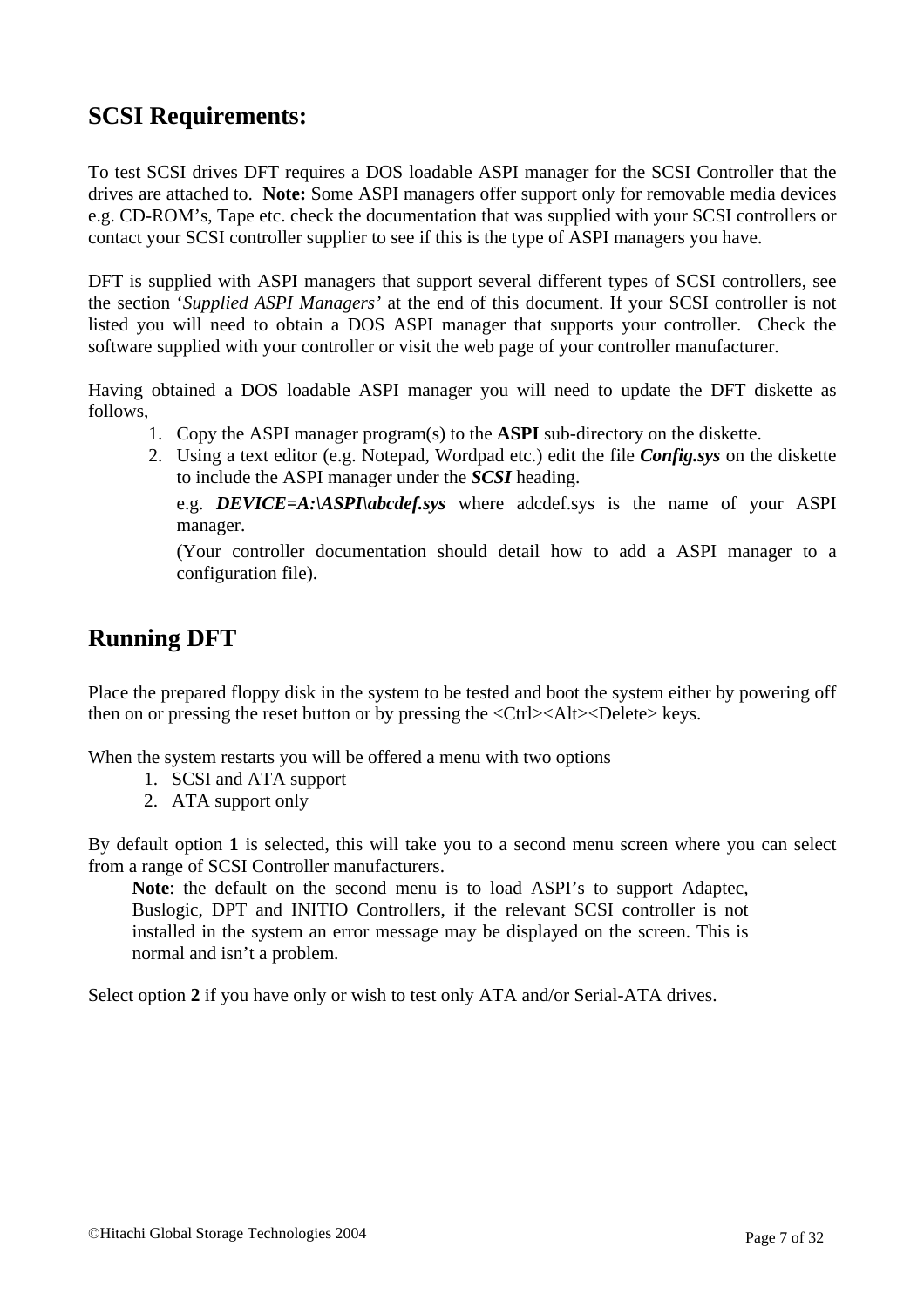**DFT** will load automatically and present you with the License Agreement as shown below.



This is a license agreement, which you should review prior to accepting using the "**I Agree"** button. The positioning and tab keys can be used to navigate through the license agreement and also the button selection.

The program will progress only if you accept the license agreement by selecting the '**I agree'**  button. DFT will then analyse the connected drives and display to the screen below

|            |                    | Drive Fitness Test Utilities Help                     |                                                   |          |  |
|------------|--------------------|-------------------------------------------------------|---------------------------------------------------|----------|--|
|            |                    | =                                                     | Device List                                       |          |  |
|            | No Device          | Address                                               | Device Name                                       | Capacity |  |
|            | 00 ATA             | <b>Primary Master</b>                                 | IC35L020AUUA07-0                                  | 20.58 GB |  |
|            | 01 ATAPI<br>02 ATA | Secondary Master<br>PCI IDE 0 Master IC35L040AVVN07-0 | HITACHI DUD-ROM GD-5000                           | 41.17 GB |  |
|            |                    |                                                       |                                                   |          |  |
|            | 04 SCSI            | $Host 0 - ID 0$                                       | IBM-DDYS-T18350M                                  | 18.35 GB |  |
|            |                    |                                                       | Is this device list correct?                      |          |  |
|            |                    | Yes:                                                  | No.                                               |          |  |
|            |                    |                                                       |                                                   |          |  |
|            |                    |                                                       |                                                   |          |  |
|            |                    |                                                       |                                                   |          |  |
| Alt-X Exit | F1 Help            |                                                       | F10 Menu   Select the drive that you want to test |          |  |

If the drives in the list represents what you know to be installed in your system then you should press the **Yes** button, after which you will be presented with the main DFT Test Menu, see page 11.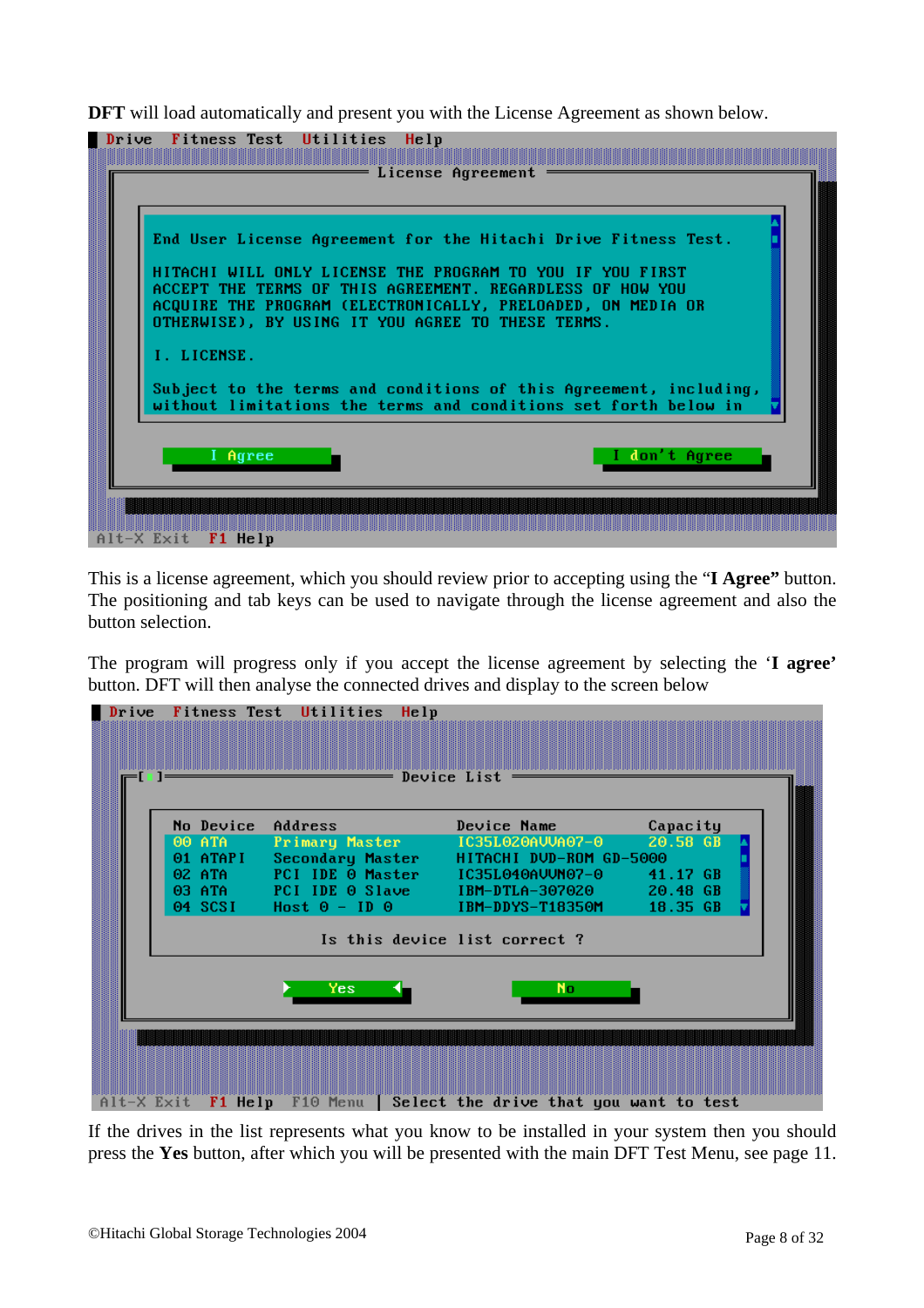If the list doesn't contain the drive(s) that you wish to test then select **No,** you will be presented with the screen below. This window provides information about cabling and jumper settings, which could have prevented your drive from being detected, please power-off your system and check that your drive is correctly installed and re-start the DFT test.



**NOTE:** the following applies for non-detected **Hitachi**/**Legacy IBM** drives only

If you have made all the checks and your drive is still not detected then press the continue button, after which you will be presented with the following screen, type in the serial number of the drive that DFT failed to detect and press OK to continue.

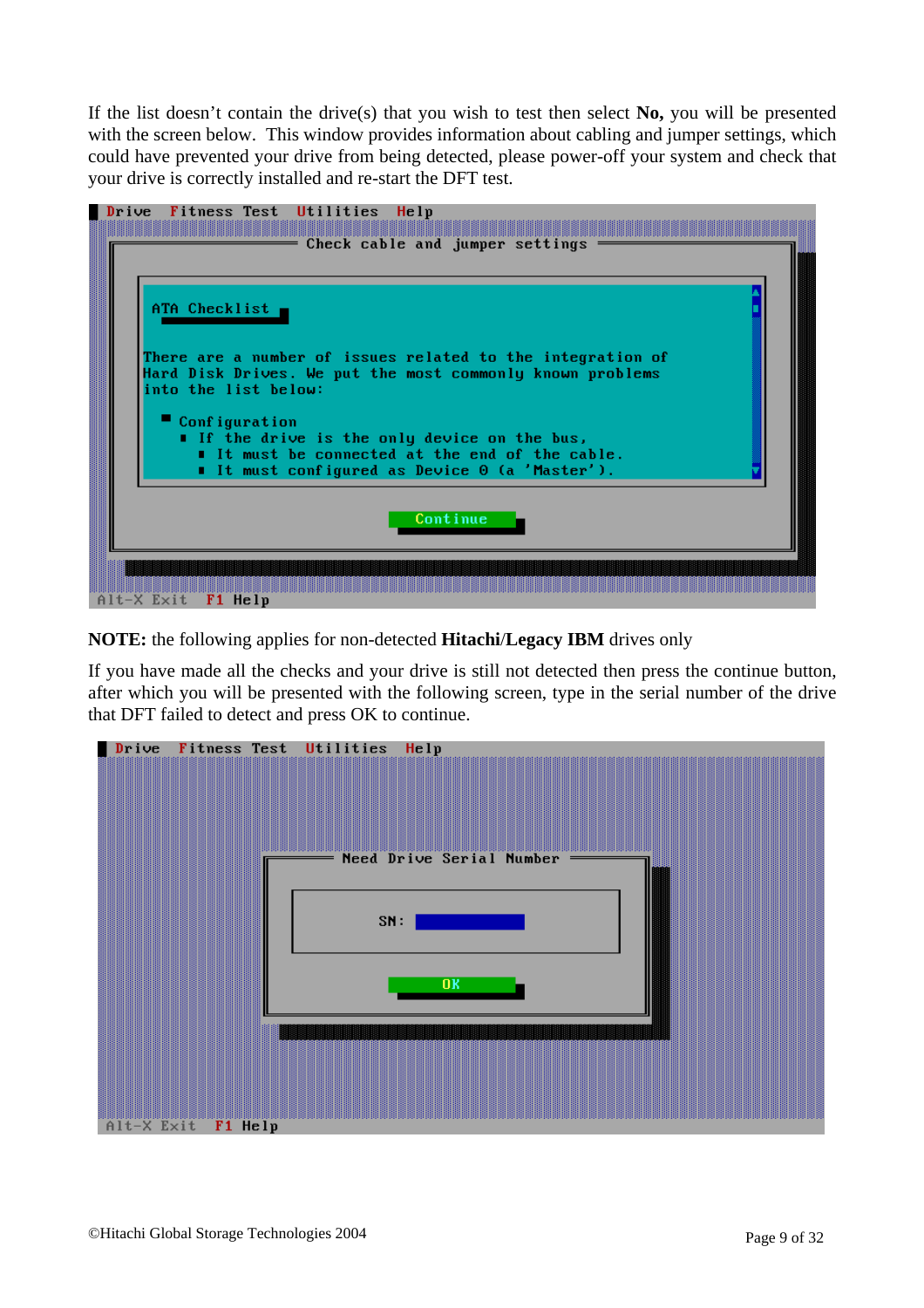The following screen shows the Technical Result Code window, this window contains information which you will require in order to use the Hitachi web based warranty process or when calling the Technical Support Centre. Please make record this information and press OK when finished.

| Drive Fitness Test Utilities Help                                                              |  |
|------------------------------------------------------------------------------------------------|--|
| $\mathbb{H}$ $\mathbb{H}$                                                                      |  |
| $\overline{\phantom{a}}$ Prive information $-\overline{\phantom{a}}$<br>Serial Number YMLU7545 |  |
| Failure $code$ : $0 \times 20$ - Device not found.                                             |  |
| Test date : 20-02-2002 (dd-mm-yyyy)                                                            |  |
| Technical Result Code (TRC) --<br>2000DEFF                                                     |  |
| OK.                                                                                            |  |
| Alt-X Exit F1 Help                                                                             |  |

If this is the only Hitachi Global Storage Technology or Legacy IBM drive in your system or the only drive you wished to test when the main DFT Test Menu is displayed (see the following page) you can exit the program and shutdown your machine.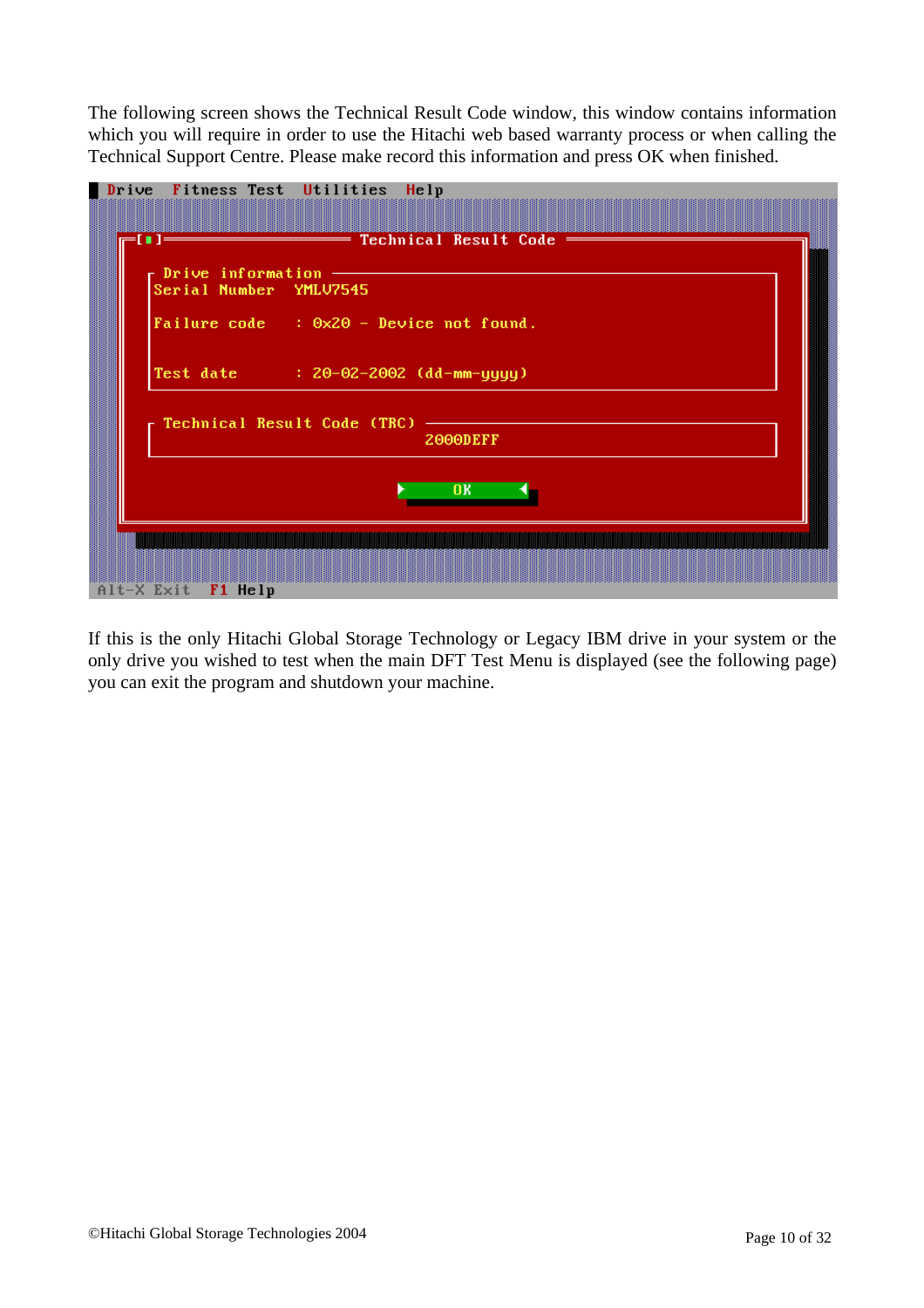The following shows the main **DFT Test Menu** screen,



In this example, there are four drives visible in the Device List menu. One ATA hard disk is attached to the primary ATA port on the motherboard, one ATAPI DVD-ROM attached to the secondary ATA port on the motherboard and two other ATA hard disk attached to either a on motherboard or plug-in PCI ATA adapter. If more that 4 devices are installed then the side scroll bar can be used to view the additional drives. In the current menu screen, above, the primary master ATA drive has been selected. The test path generally taken is to run the **Quick Test** simply by pressing the **Enter** key.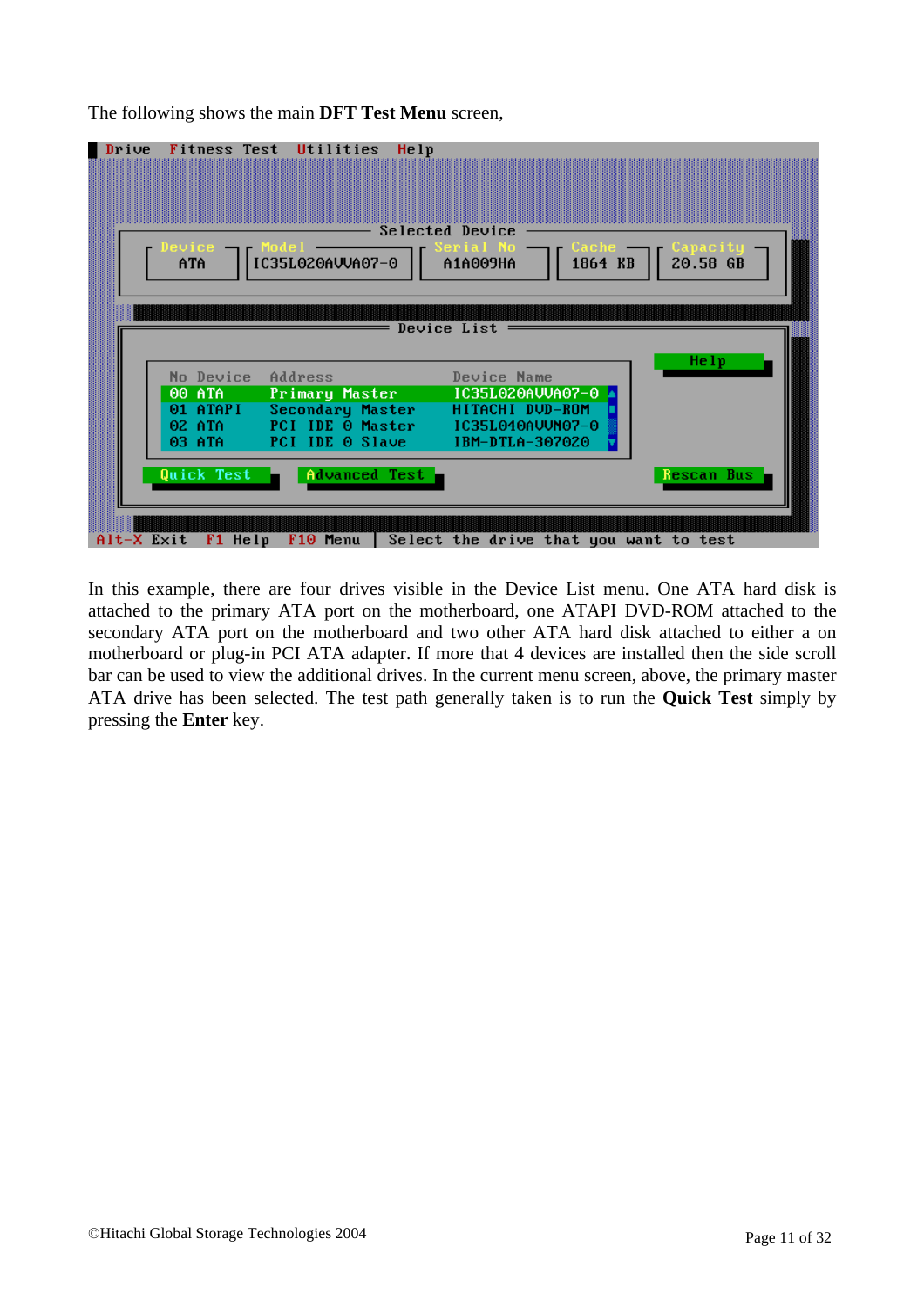# **Quick Test**

This leads to the next screen. Here the test is ready to start on the selected drive.

| Drive                           | Fitness Test Utilities      | Help | Quick Test |                       |                                                                    |
|---------------------------------|-----------------------------|------|------------|-----------------------|--------------------------------------------------------------------|
| evice<br>ATA<br><b>Function</b> | IC35L020AVVA07-0            |      | Serial No  | $\int_{1864}^{Cache}$ | $\begin{bmatrix} \text{Capacity} \\ \text{20.58 GB} \end{bmatrix}$ |
| <b>Start</b>                    |                             |      | Cancel     |                       | Help                                                               |
|                                 | Alt-X Exit F1 Help F10 Menu |      |            |                       |                                                                    |

All that needs to be done is to press enter again to **Start** the test, which is seen running in the next screen.

| Drive |                                                              | Fitness Test Utilities | Help                         |  |  |
|-------|--------------------------------------------------------------|------------------------|------------------------------|--|--|
|       |                                                              |                        | Quick Test<br>=              |  |  |
|       |                                                              |                        |                              |  |  |
|       | <b>Function</b><br>Analyzing Media<br>LBA: 0x061480 (398464) |                        |                              |  |  |
|       |                                                              |                        | $C$ <b>cancel</b> $\boxed{}$ |  |  |
|       | Alt-X Exit F1 Help F10 Menu                                  |                        |                              |  |  |

In the screen above, the DFT test is running. The name of the active part of the test is displayed above the progress bar, (in this example - Analysing Media). The progress bar illustrates progress through the active test stage. DFT execution for the Quick Test should be less than 3 minutes in most circumstances.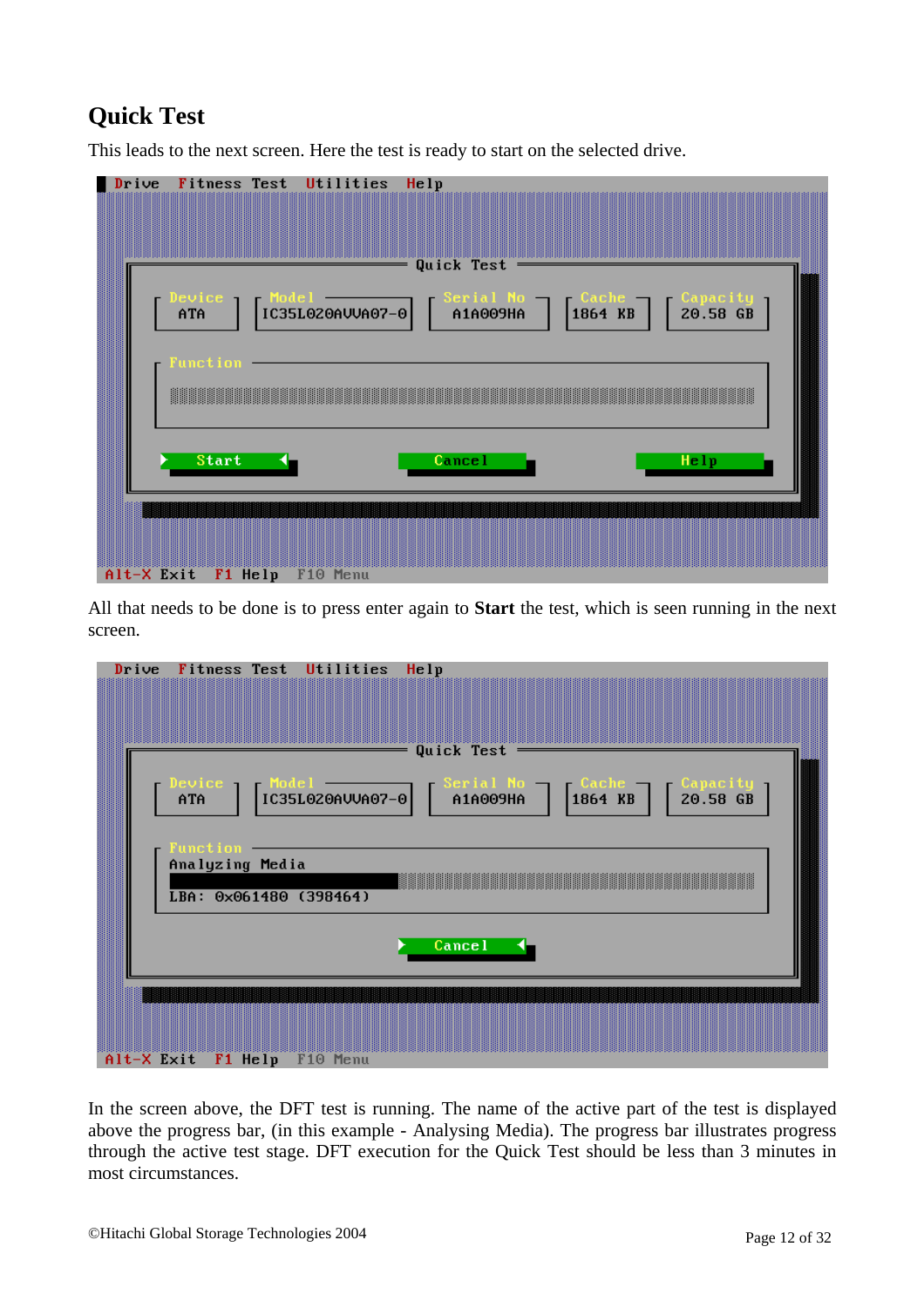During testing DFT only performs read operations in the user data area, so your data files will not be overwritten. Write operations will ONLY be performed if you select the options to erase disk, erase MBR or perform sector repair operation from the Utility Menu or by selecting these options when offered after a media error has been detected.



The screen above shows the conclusion of a test. In this case, the drive passed the DFT testing.

What does passing Quick Test mean if my system is not starting up correctly?

If the system is failing to boot (start up), then your next steps may be to

- proceed to check all of the data on the drive using Advanced Test (described below)
- analyse the PC in other ways, in particular with respect to rebuilding the operating system (usually one of the Windows OS's). Please review the PC and operating system manuals and use PC manufacturers support lines if appropriate.

If the test should fail and the cause of failure is due to a media error (for example a bad write) then you will be presented with a screen similar to that shown below.



In most cases when DFT reports a media error this is because the data in a sector cannot be read due to corruption. These corrupted sectors can be recovered by being re-written, see options below.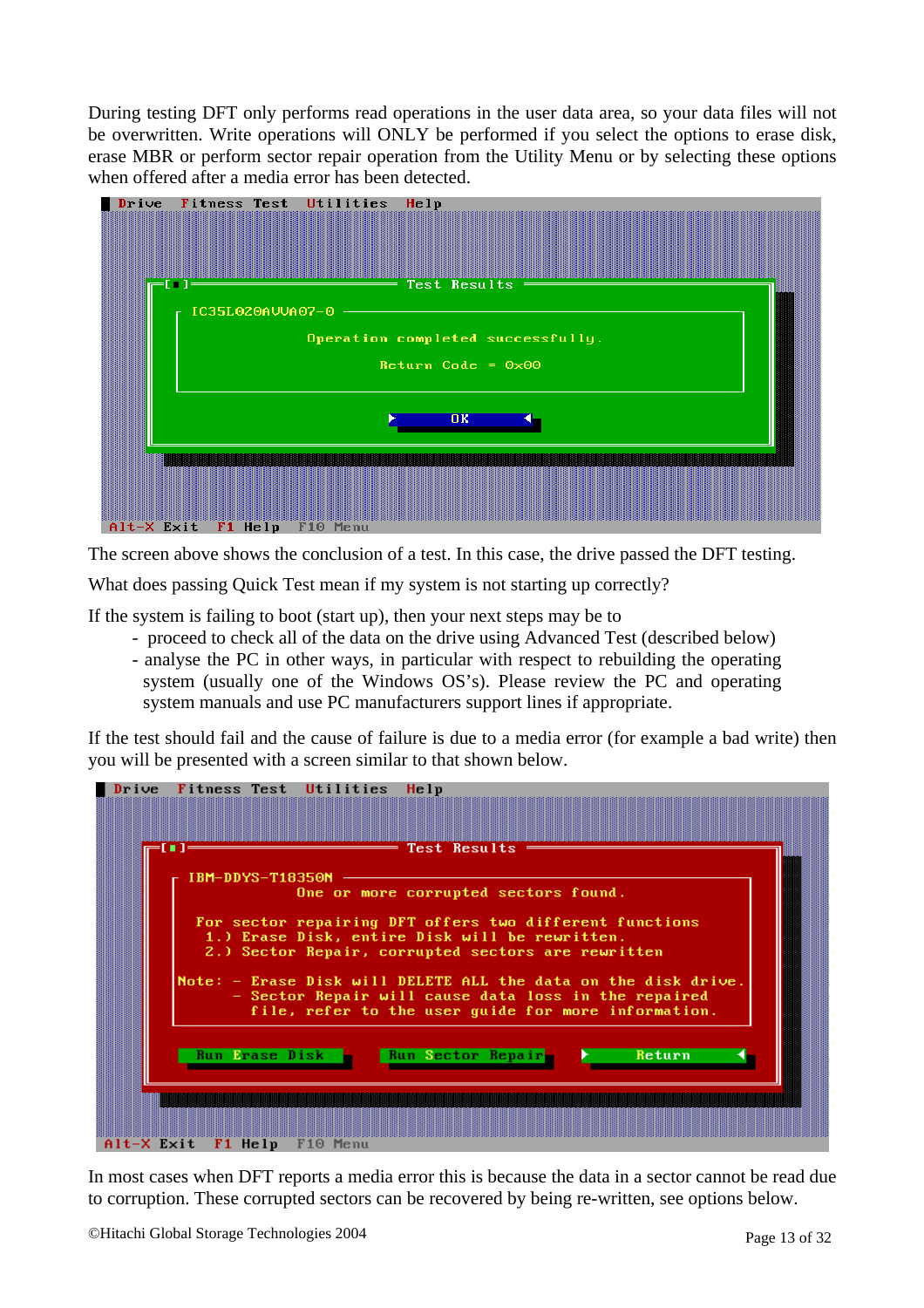- **1.** Attempt to repair the corrupted sector(s)
- **2.** Run Erase Disk**,** or
- 3. Return

#### **Run Sector Repair**

This option is used primarily to allow the recovery of sector(s) of the disk that have become corrupt, without the need to completely delete all the data already stored on the disk and reinstalling the operating system. The sector repair utility is only supported for Hitachi disk drives and will launched as a result of DFT finding corrupted sectors on the drive during testing.

By selecting the repair sector option you are instructing DFT to initialise all sectors it identifies as corrupt. The initialisation process involves over writing the corrupt sector(s) with zeroes.

**WARNING: The sector repair operation is not doing data recovery; any data that was stored in the repaired sector(s) will be lost. Sector Repair WILL result in data being deleted from your disk drive, only perform these activity if your data has been backed-up or you can afford to lose the data on your drive.** 

#### **Run Erase Disk**

For more information on Erase Disk see the relevant sections of this document.

**NOTE –Erase Disk WILL result in data being deleted from your disk drive, only perform these activity if your data has been backed-up or you can afford to lose the data on your drive. For more details of what erase disk does see the relevant sections in this user guide.** 

If you choose not to repair the drive by selecting the Return option above, or if the cause of failure wasn't due to a media defect you will be presented with a screen as shown below. In this example the screen shows a non-media test failure.

| Drive Fitness Test Utilities<br>Help                                                                                                                                                                                                                                                                                                                                                                                                 |  |
|--------------------------------------------------------------------------------------------------------------------------------------------------------------------------------------------------------------------------------------------------------------------------------------------------------------------------------------------------------------------------------------------------------------------------------------|--|
| $\hspace{1.5cm}$ $\hspace{1.5cm}$ $\hspace{1.5cm}$ $\hspace{1.5cm}$ $\hspace{1.5cm}$ $\hspace{1.5cm}$ $\hspace{1.5cm}$ $\hspace{1.5cm}$ $\hspace{1.5cm}$ $\hspace{1.5cm}$ $\hspace{1.5cm}$ $\hspace{1.5cm}$ $\hspace{1.5cm}$ $\hspace{1.5cm}$ $\hspace{1.5cm}$ $\hspace{1.5cm}$ $\hspace{1.5cm}$ $\hspace{1.5cm}$ $\hspace{$<br>$\mathsf F$ Drive information $\hspace{1.5cm} \overbrace{\hspace{2.5cm} }$<br>Serial Number SWA01661 |  |
| Failure code : $0 \times 72$ - Defective Device. S.M.A.R.T. Failure.                                                                                                                                                                                                                                                                                                                                                                 |  |
| Test date : $20 - 02 - 2002$ (dd-mm-yyyy)                                                                                                                                                                                                                                                                                                                                                                                            |  |
| Technical Result Code (TRC) --<br>72001996                                                                                                                                                                                                                                                                                                                                                                                           |  |
| 0K                                                                                                                                                                                                                                                                                                                                                                                                                                   |  |
| $Alt-X$ Exit F1 Help                                                                                                                                                                                                                                                                                                                                                                                                                 |  |

The failing return code 0x72 represents a S.M.A.R.T. error. The S.M.A.R.T. system is a disk drive's way of notifying of possible failure in the future (see Utilities Section of this document for more information on S.M.A.R.T).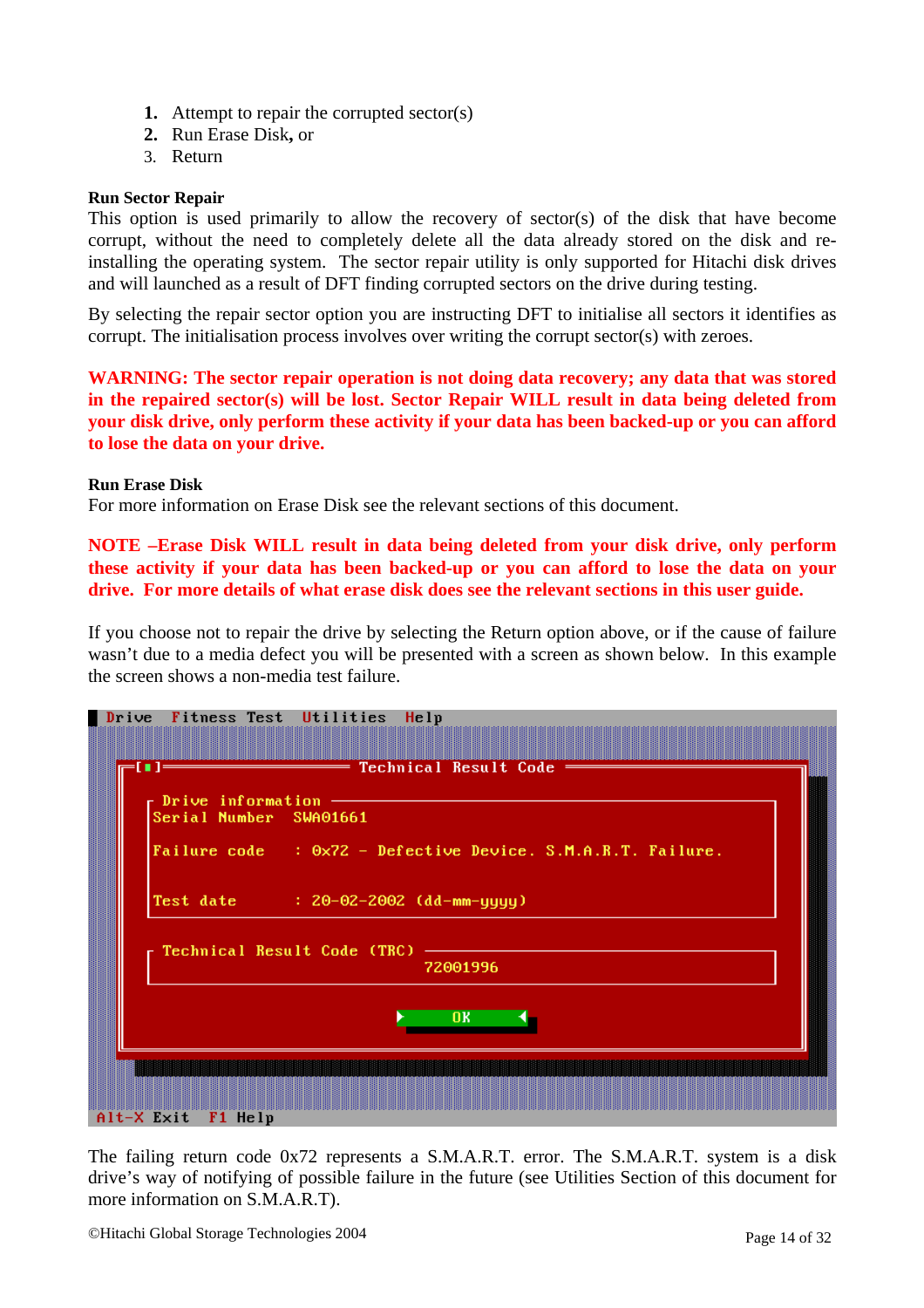In all cases of test failure a screen displaying a Technical Result Code (TRC) similar to that shown above will be displayed.

The test result should be noted. It may be required in discussion with your supplier or support centre in order to take steps to replace the hard drive or to obtain a RMA (Return Materials Authorisation) through the Hitachi web based warranty process.

If a test is stopped, for example by pressing the **cancel** button, the following screen will appear.



Selecting **Yes** will cause the test to be stopped as shown in the following screen.

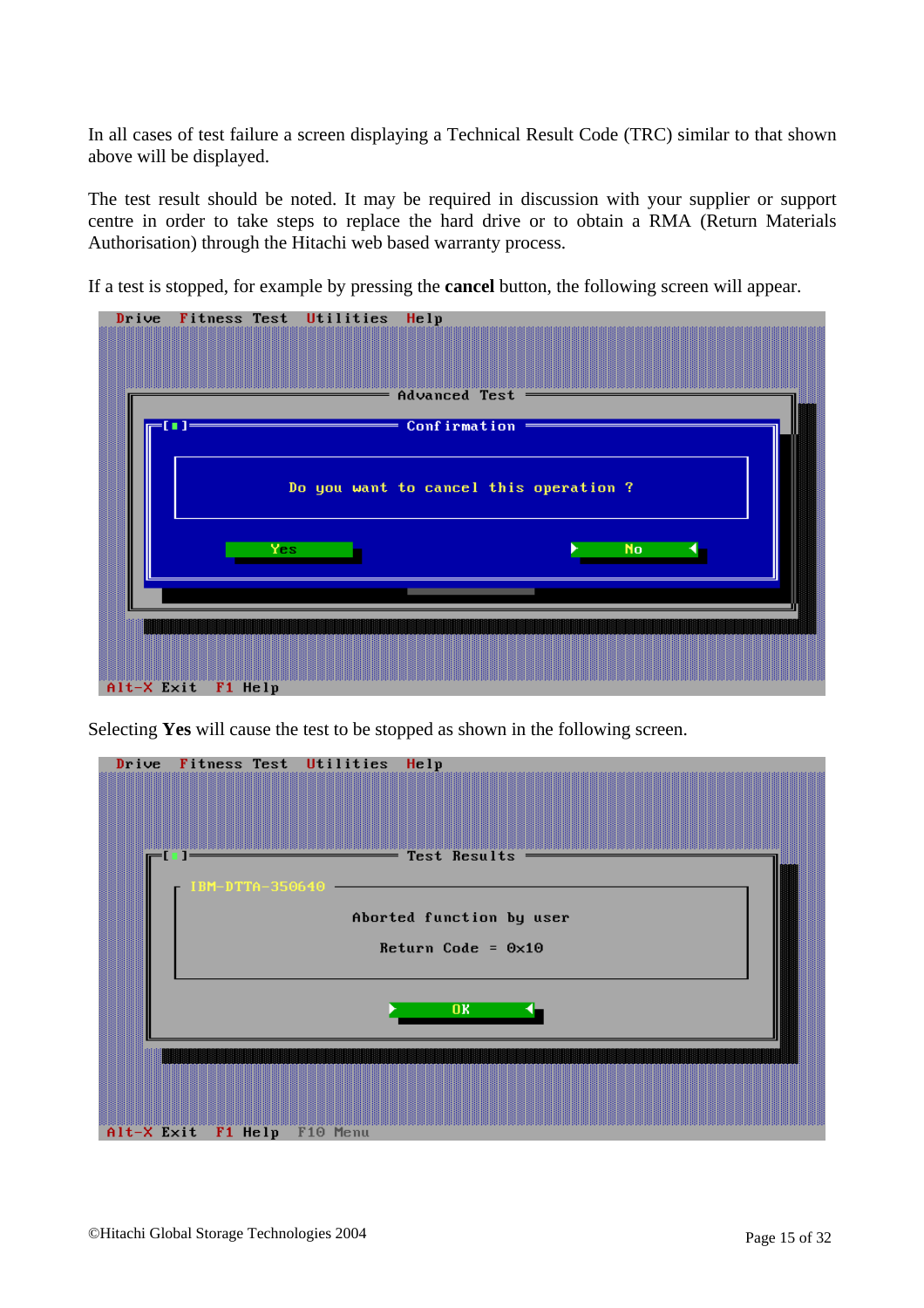This says that testing has **not** been completed, and is not a statement of either pass or fail. Testing must be restarted and run to completion in order to assess if there is a problem with the drive. The return code 0x10 is not an error.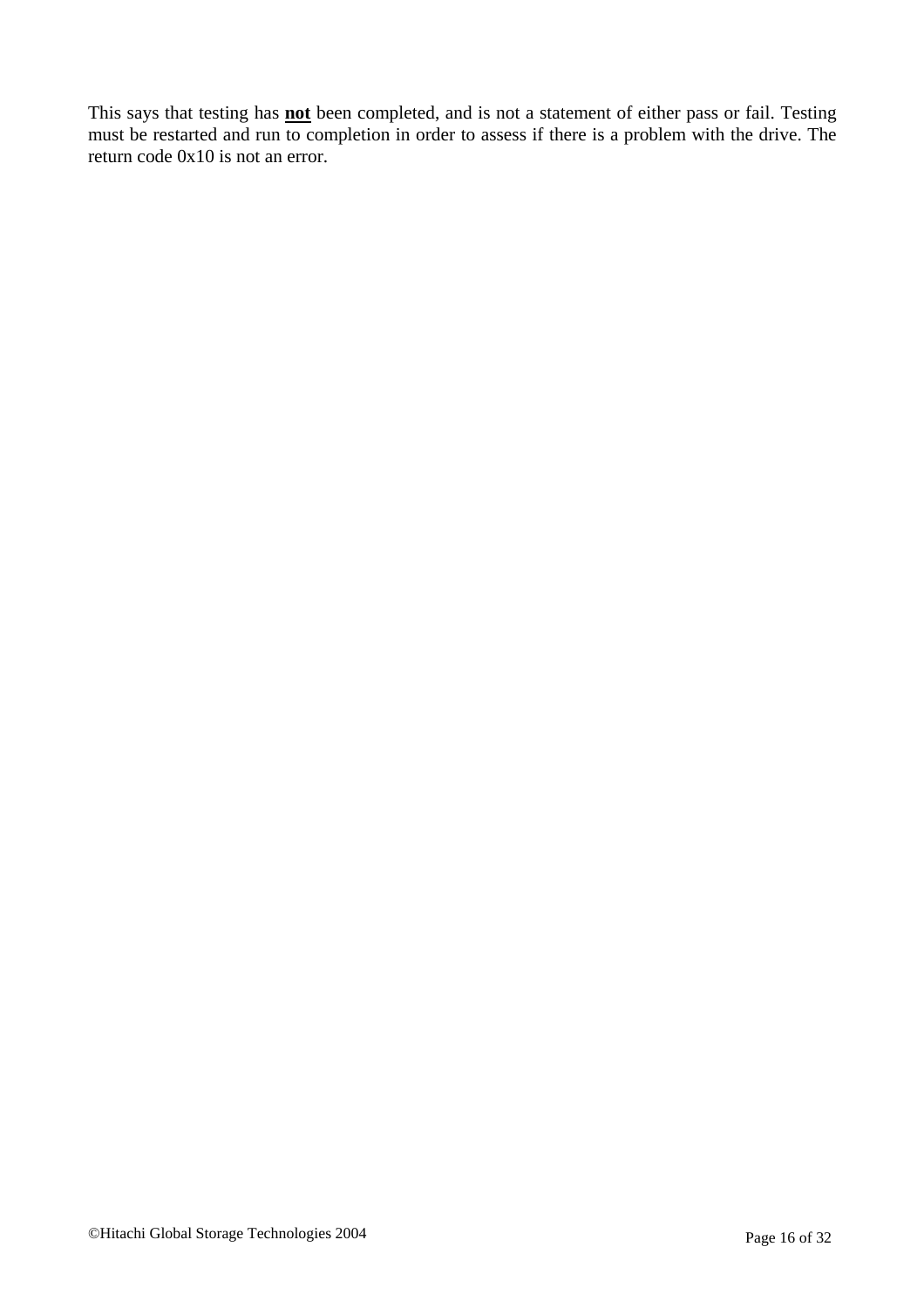## **Advanced Test**

If the **Advanced Test** option is selected, testing is similar to Quick Test, but all of the data area of the selected disk drive will be tested.

| Drive Fitness Test Utilities Help                                                                                                                                                                                                                         |  |
|-----------------------------------------------------------------------------------------------------------------------------------------------------------------------------------------------------------------------------------------------------------|--|
|                                                                                                                                                                                                                                                           |  |
| Advanced Test                                                                                                                                                                                                                                             |  |
|                                                                                                                                                                                                                                                           |  |
| Serial No   Cache   Capacity<br>B2G02N5B   1864 KB   41.17 GB<br>$\Gamma$ Model<br>Device $\blacksquare$<br>$\begin{array}{ c c c c c }\n\hline \text{Node1} & \text{3.44}\n\hline\n\text{IG35L040AUU07-0} & \text{B2602NSB}\n\hline\n\end{array}$<br>ATA |  |
|                                                                                                                                                                                                                                                           |  |
| <b>Function</b>                                                                                                                                                                                                                                           |  |
|                                                                                                                                                                                                                                                           |  |
|                                                                                                                                                                                                                                                           |  |
| <b>Start</b><br><b>Cancel</b><br>Help                                                                                                                                                                                                                     |  |
|                                                                                                                                                                                                                                                           |  |
|                                                                                                                                                                                                                                                           |  |
|                                                                                                                                                                                                                                                           |  |
| Alt-X Exit F1 Help F10 Menu                                                                                                                                                                                                                               |  |

DFT only performs a read test in the user data area, so your data will not be overwritten. Execution time will normally be in the order of 40 minutes, but this can be longer for very large capacity drives. Test progress will be illustrated as shown below.

| Drive | Fitness Test Utilities<br>Help                                                                                                                                                                                            |
|-------|---------------------------------------------------------------------------------------------------------------------------------------------------------------------------------------------------------------------------|
|       | Advanced Test<br>—                                                                                                                                                                                                        |
|       | Serial No -<br>Device $\overline{\phantom{a}}$ Model $\overline{\phantom{a}}$<br>$\begin{array}{ c c c c c }\n\hline\n\text{1864 KB} & \text{131.17 GB}\n\end{array}$<br>$\vert$ IC35L040AVVN07-0 $\vert$ B2G02N5B<br>ATA |
|       | <b>Function</b><br>Analyzing Media<br>LBA: 0x2BD940 (2873664)                                                                                                                                                             |
|       | <b>Cancel</b>                                                                                                                                                                                                             |
|       | Alt-X Exit F1 Help F10 Menu                                                                                                                                                                                               |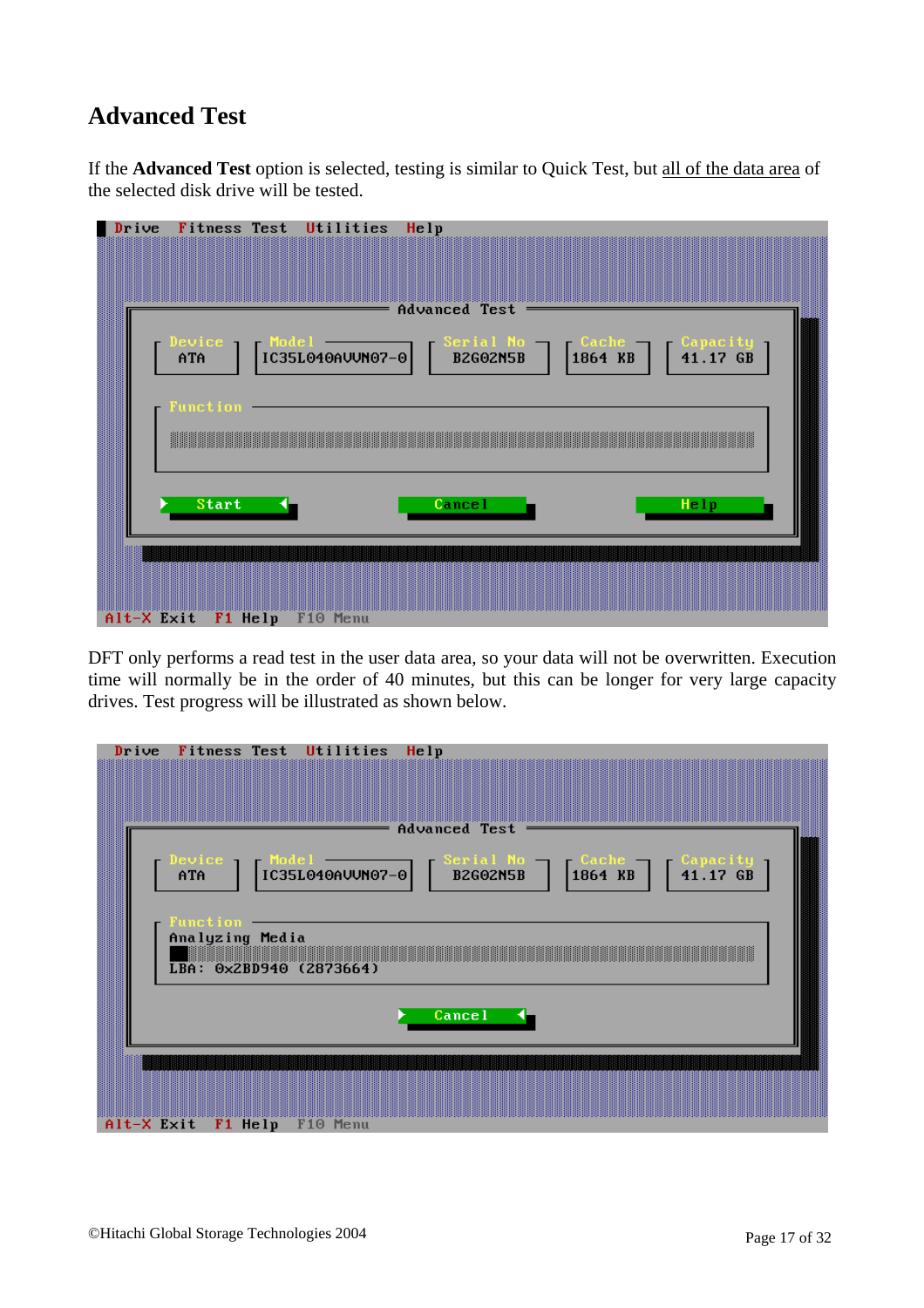# **Advanced Topics**

#### **Menus**

Use the **F10** key or the *mouse* to access menu items at the top of the main test screen, as illustrated below. These are generally a repeat of functions already displayed but also allow access to additional tests and utilities.



The **Exerciser test**, as shown in the next screen, can be accessed from the menu or by using the hot key combination Alt+E.

| Drive |            | <b>Fitness Test Utilities</b><br>Help |                              |            |
|-------|------------|---------------------------------------|------------------------------|------------|
|       | Quick Test | $Alt-Q$                               |                              |            |
| 88888 |            | Advanced Test Alt-A                   | elected Device               |            |
|       | Exerciser  | $A1t-E$                               | Cache<br>1916 KB<br>SWA01661 | 30.74 GB   |
|       |            |                                       |                              |            |
|       |            |                                       | Device List                  |            |
|       |            |                                       |                              |            |
|       |            |                                       |                              |            |
|       | No Device  | Address                               | Device Name                  | Help       |
|       | 00 ATA     | Primary Master                        | IC35L020AUUA07-0             |            |
|       | 01 ATAPI   | Secondary Master                      | HITACHI DUD-ROM              |            |
|       | 02 ATA     | PCI IDE 0 Master                      | IBM-DTLA-307020              |            |
|       | 03 ATA     | PCI IDE 1 Master                      | IC35L030AVER07-0             |            |
|       |            |                                       |                              |            |
|       | Quick Test | Advanced Test                         |                              | Rescan Bus |
|       |            |                                       |                              |            |
|       |            |                                       |                              |            |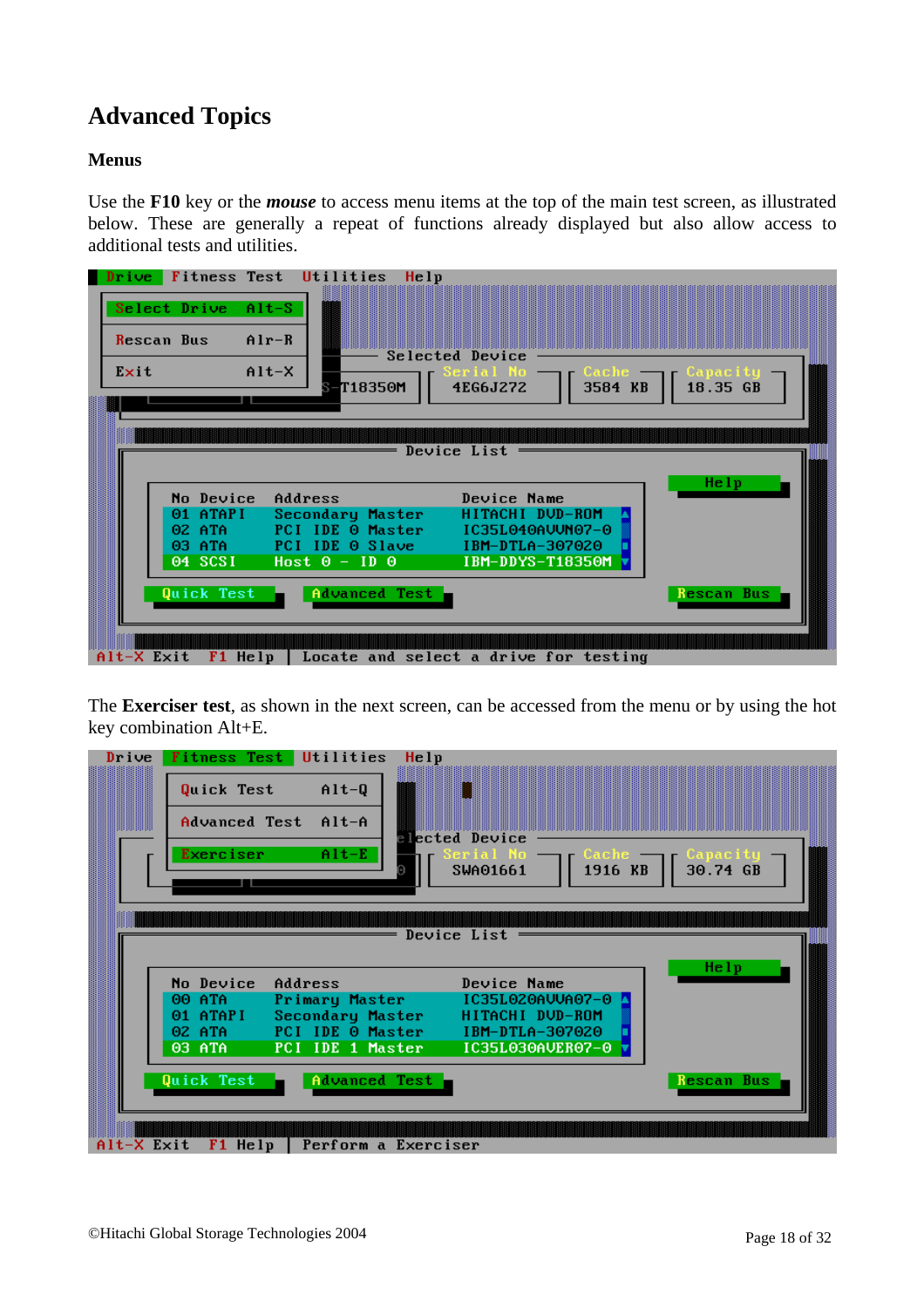The Exerciser is basically the **Advanced Test** with the addition of a number of 30-minute drive tests. The number of 30-minute periods can be set in the following option screen. The pass / fail / abort mechanism are similar to that of Quick Test.

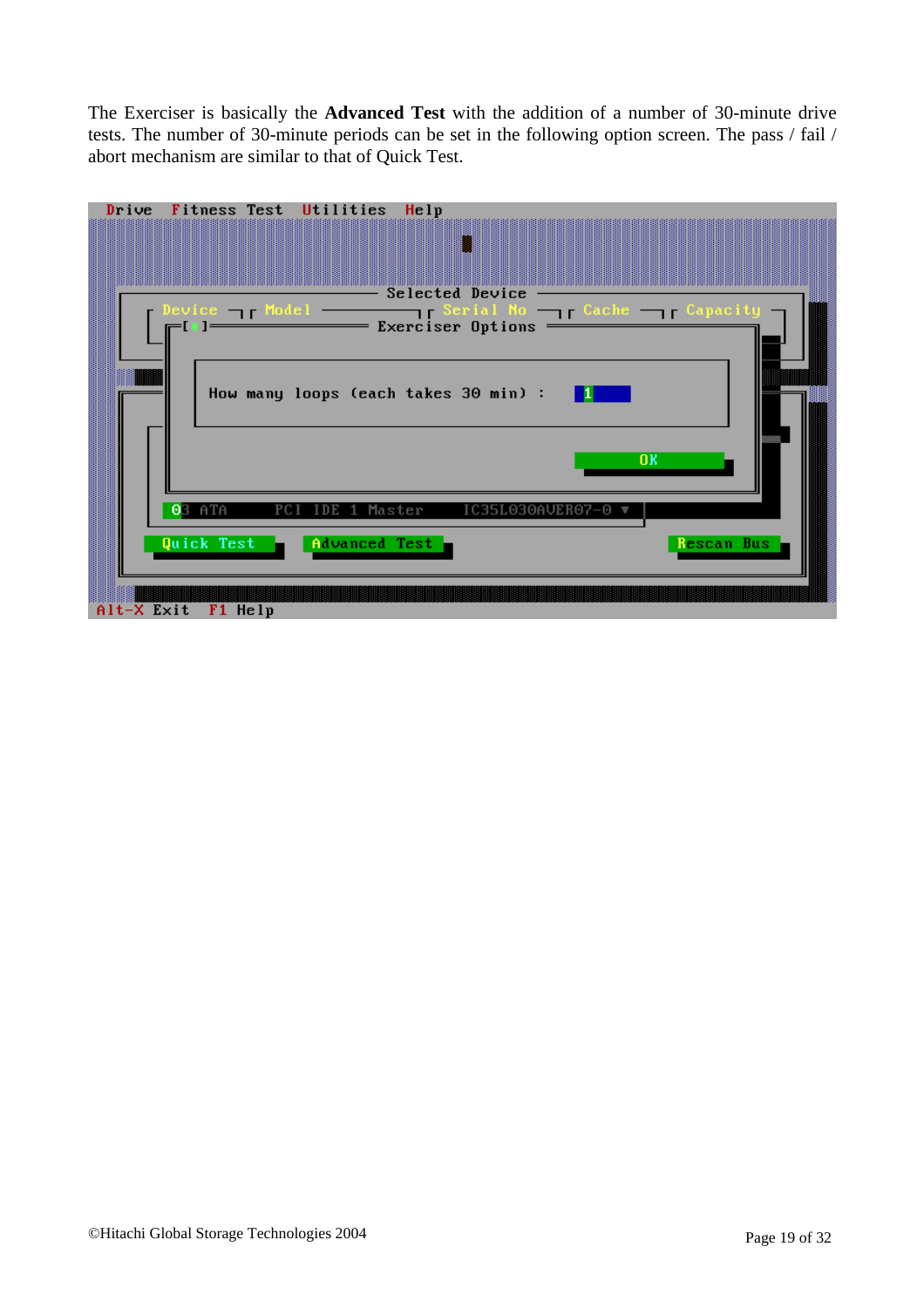## **Utilities**

The Utilities menu as shown below, gives you access to several useful tools. These should be used with **CARE**, for unlike the test described earlier the Erase Boot Sector, Erase Disk and Sector Repair utilities **WILL** permanently erase data from your drive(s).



Selection of the **Drive Info**. Option as shown above will display useful information about the selected drive, see following screen. This information could be useful if you need to report a problem back to your drive supplier or Hitachi.

| Model                      | : IBM-DTLA-307020                                                                                                                                                                                                                                                                                                                                                                                                                                                                          |                |
|----------------------------|--------------------------------------------------------------------------------------------------------------------------------------------------------------------------------------------------------------------------------------------------------------------------------------------------------------------------------------------------------------------------------------------------------------------------------------------------------------------------------------------|----------------|
| Serial no.                 | <b>External Structure: YHA04390</b>                                                                                                                                                                                                                                                                                                                                                                                                                                                        |                |
| Capacity                   | $\sim$ 20.48 GB                                                                                                                                                                                                                                                                                                                                                                                                                                                                            |                |
| Cache size                 | $\blacksquare$ $\blacksquare$ $\blacksquare$ $\blacksquare$ $\blacksquare$ $\blacksquare$ $\blacksquare$ $\blacksquare$ $\blacksquare$ $\blacksquare$ $\blacksquare$ $\blacksquare$ $\blacksquare$ $\blacksquare$ $\blacksquare$ $\blacksquare$ $\blacksquare$ $\blacksquare$ $\blacksquare$ $\blacksquare$ $\blacksquare$ $\blacksquare$ $\blacksquare$ $\blacksquare$ $\blacksquare$ $\blacksquare$ $\blacksquare$ $\blacksquare$ $\blacksquare$ $\blacksquare$ $\blacksquare$ $\blacks$ |                |
| Microcode level : TX3HA50C |                                                                                                                                                                                                                                                                                                                                                                                                                                                                                            |                |
| ATA Compliance : ATA-5     |                                                                                                                                                                                                                                                                                                                                                                                                                                                                                            |                |
| Ultra DMA                  |                                                                                                                                                                                                                                                                                                                                                                                                                                                                                            |                |
| Highest mode               | . 5                                                                                                                                                                                                                                                                                                                                                                                                                                                                                        |                |
| Active mode                | $\pm$ 5.                                                                                                                                                                                                                                                                                                                                                                                                                                                                                   |                |
| Settings                   |                                                                                                                                                                                                                                                                                                                                                                                                                                                                                            |                |
| Write cache : Enabled      |                                                                                                                                                                                                                                                                                                                                                                                                                                                                                            |                |
| Read look-ahead : Enabled  |                                                                                                                                                                                                                                                                                                                                                                                                                                                                                            |                |
| Save as                    |                                                                                                                                                                                                                                                                                                                                                                                                                                                                                            | 0 <sub>k</sub> |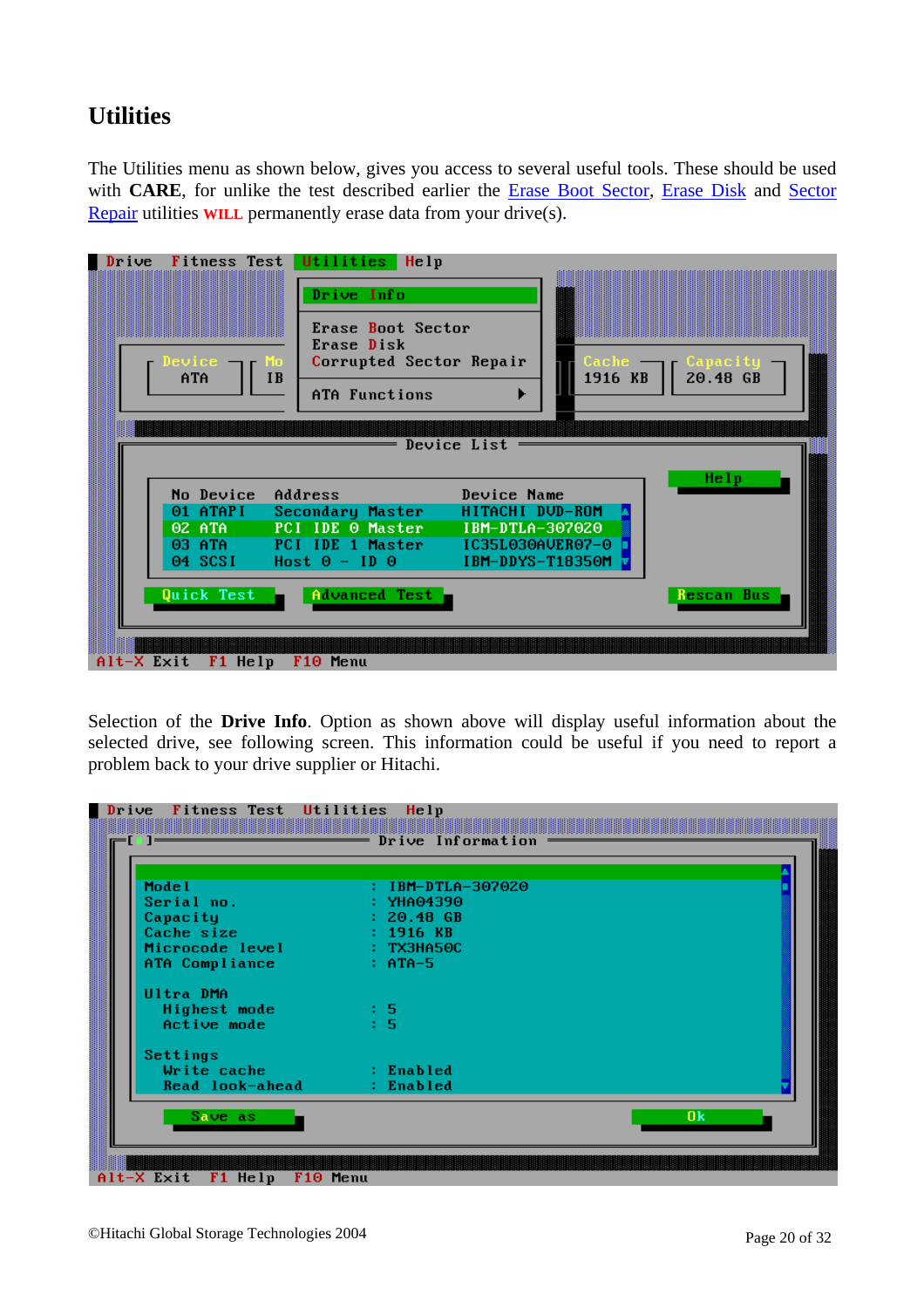The drive information displayed above can be saved to a text file in the **DATA** sub-directory on the floppy drive. The default name of the text file is **DRVINFO.TXT** as shown below, you can change the filename by over typing this name with, for example, the drive serial number.



The following screen will be displayed to confirm that the file has been saved.

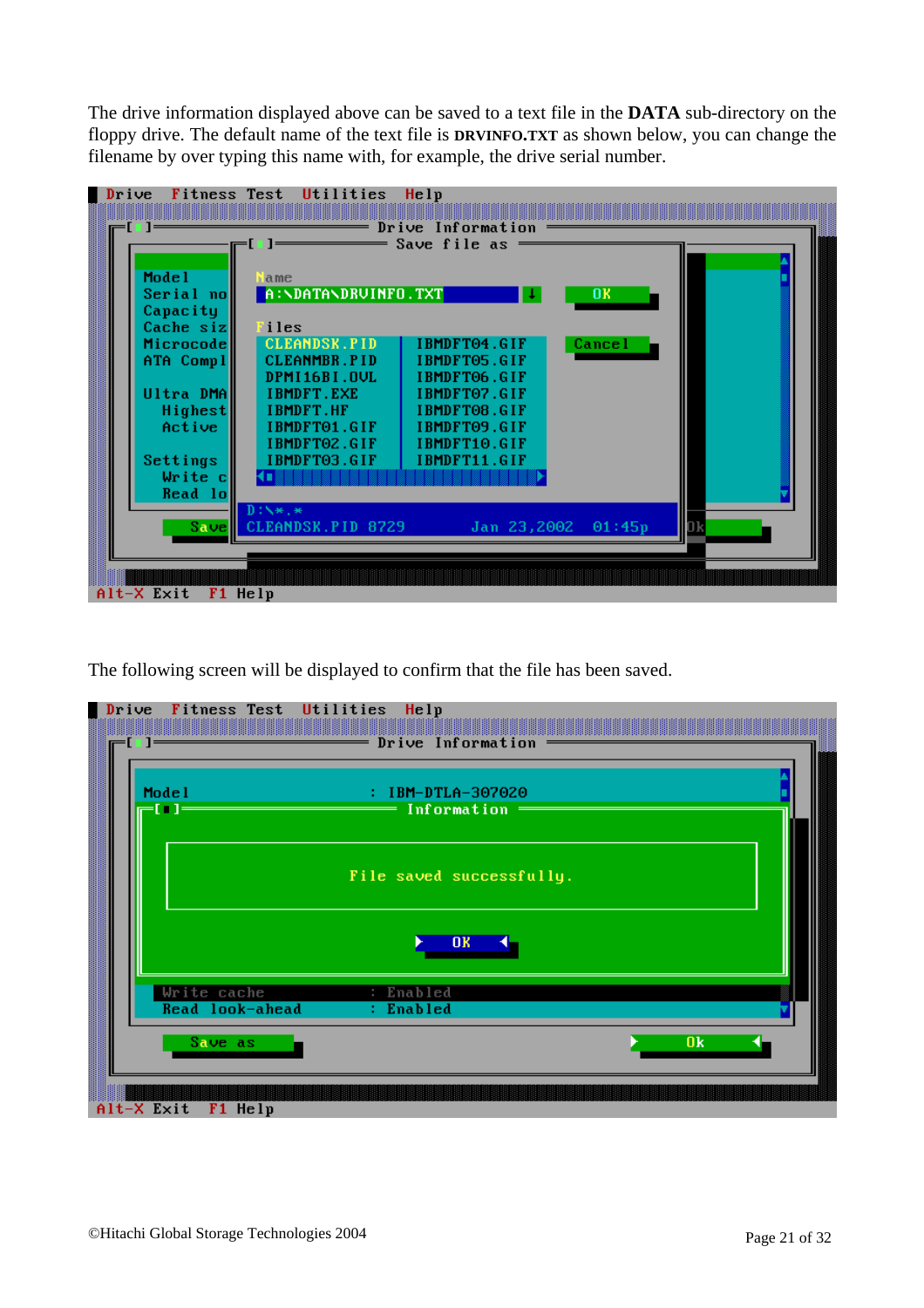### **Erase Boot Sector**

The boot sector of a disk contains the start-up programs for your operating system, it also contains information about how your disk is partitioned. If this sector becomes corrupted in any way and this is your boot drive you may not be able to start your system or access data on the drive. Reinstallation of your operating system in a small number of cases may not fix the problem, for these cases you will need to erase the boot sector, partition the drive and re-install your operating system. This utility will erase the boot sector by over writing the original information in this sector with zeros. It can be used with both IDE and SCSI drives.

| Jevice<br><b>SCSI</b>                                    | Erase Boot Sector<br>Erase Disk<br>Corrupted Sector Repair<br><b>IBM</b><br>ATA Functions  | Cache :<br>3584 KB<br>▶                                                  | Capacity<br>18.35 GB |
|----------------------------------------------------------|--------------------------------------------------------------------------------------------|--------------------------------------------------------------------------|----------------------|
| No Device<br>00 ATA<br>01 ATAPI<br>02 SCSI<br>Quick Test | Address<br>Primary Master<br>Secondary Master FX4820T<br>$Host 0 - ID 14$<br>Advanced Test | Device List<br>Device Name<br>IBM-DTLA-307030<br><b>IBM-DDYS-T18350N</b> | Help<br>Rescan Bus   |

Selecting Erase Boot Sector from the Utilities menu above will display the following screen This utility will overwrite data on your hard drive, to ensure that you really wish to do this you will be presented with several confirmation screens as shown below, select **YES** in each case to continue.

![](_page_21_Figure_4.jpeg)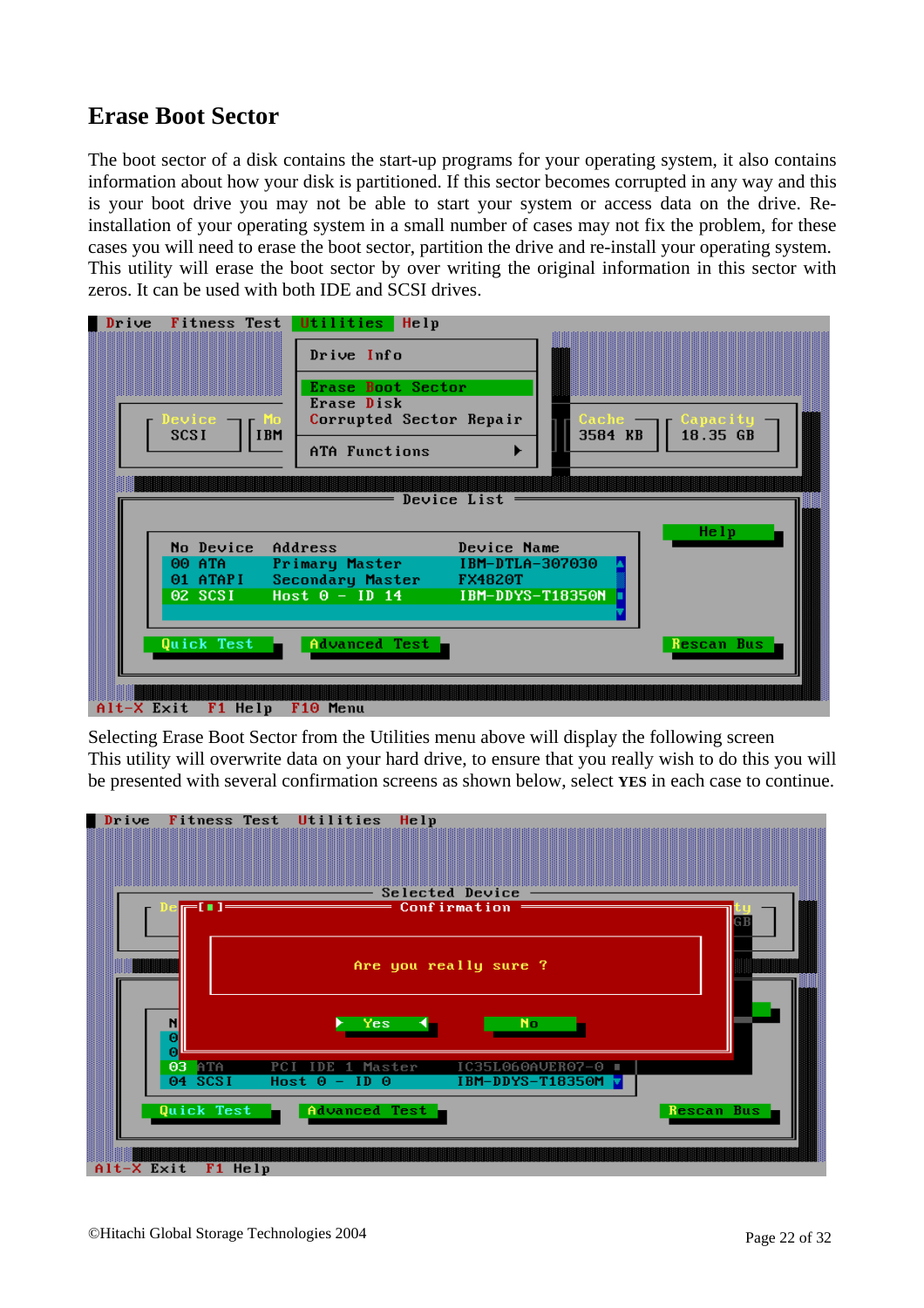When the following screen is displayed press the start button to erase the master boot sector.

| Fitness Test Utilities<br>Drive | Help<br><b>Erase Boot Sector</b>                                                                                                                                                                                                                                        |                                                                                                                                   |
|---------------------------------|-------------------------------------------------------------------------------------------------------------------------------------------------------------------------------------------------------------------------------------------------------------------------|-----------------------------------------------------------------------------------------------------------------------------------|
| Jevice.<br><b>SCSI</b>          | Serial No<br>52A04341<br>$\begin{bmatrix} \text{Mode 1} \\ \text{IBM-IC35L036UCD2} \end{bmatrix}$                                                                                                                                                                       | $\begin{bmatrix} \text{Cache} \\ \text{3456 KB} \end{bmatrix}$ $\begin{bmatrix} \text{Capacity} \\ \text{36.70 GB} \end{bmatrix}$ |
| Function                        |                                                                                                                                                                                                                                                                         |                                                                                                                                   |
| <b>WARNING</b>                  | ERASING THE MBR OF YOUR HARD DISK DRIVE WILL PROCEED WHEN YOU<br>PRESS THE START BUTTON. THIS UTILITY WILL ERASE THE MASTER BOOT<br>RECORD BY OVERWRITING THE ORIGINAL INFORMATION WITH ZEROS. A RE-<br>INSTALLATION OF YOUR OPERATING SYSTEM AND DATA WILL BE REQUIRED |                                                                                                                                   |
| <b>Start</b>                    | <b>Cancel</b>                                                                                                                                                                                                                                                           | Help                                                                                                                              |
| Alt-X Exit F1 Help              | F10 Menu                                                                                                                                                                                                                                                                |                                                                                                                                   |

The following screen will be displayed when the operation has been completed successfully.

![](_page_22_Figure_3.jpeg)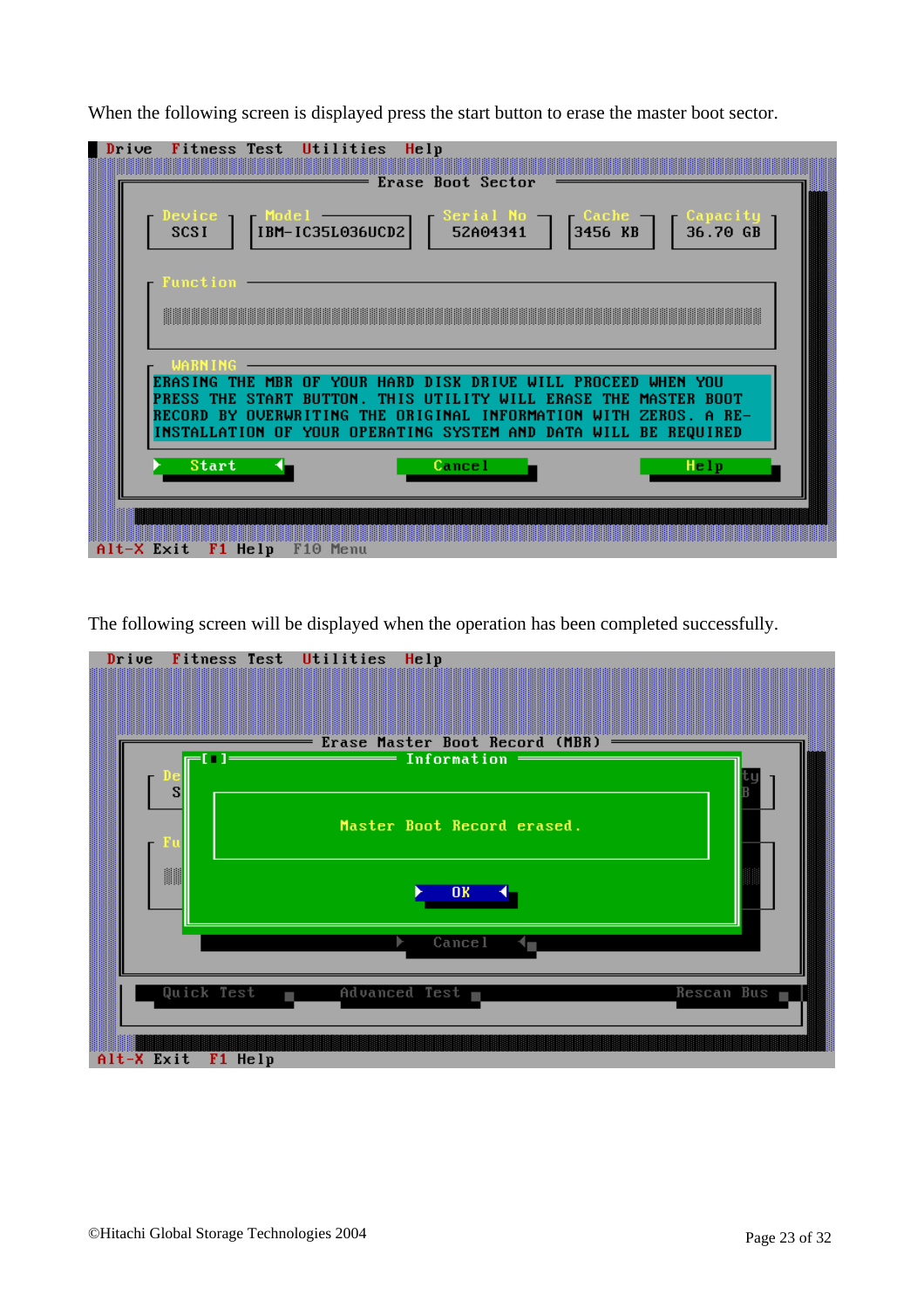## **Erase Disk**

This utility will write zeroes to every sector of your hard drive including the boot sector, and can be used with both IDE and SCSI drives. This utility is meant to be used to clean-up disk which have errors written to the media (e.g. where a system has been powered off whilst writing data out to the drive). This utility can take a long time to run (more than an hour) depending on the capacity of the drive and the system configuration.

![](_page_23_Picture_2.jpeg)

Selecting Erase Disk from the Utilities menu above will display the following screen

As with the Erase Boot Sector utility, Erase Disk will overwrite data on your hard drive, to ensure that you really wish to do this you will be presented with several confirmation screens as shown below, select yes in each case to continue.

![](_page_23_Figure_5.jpeg)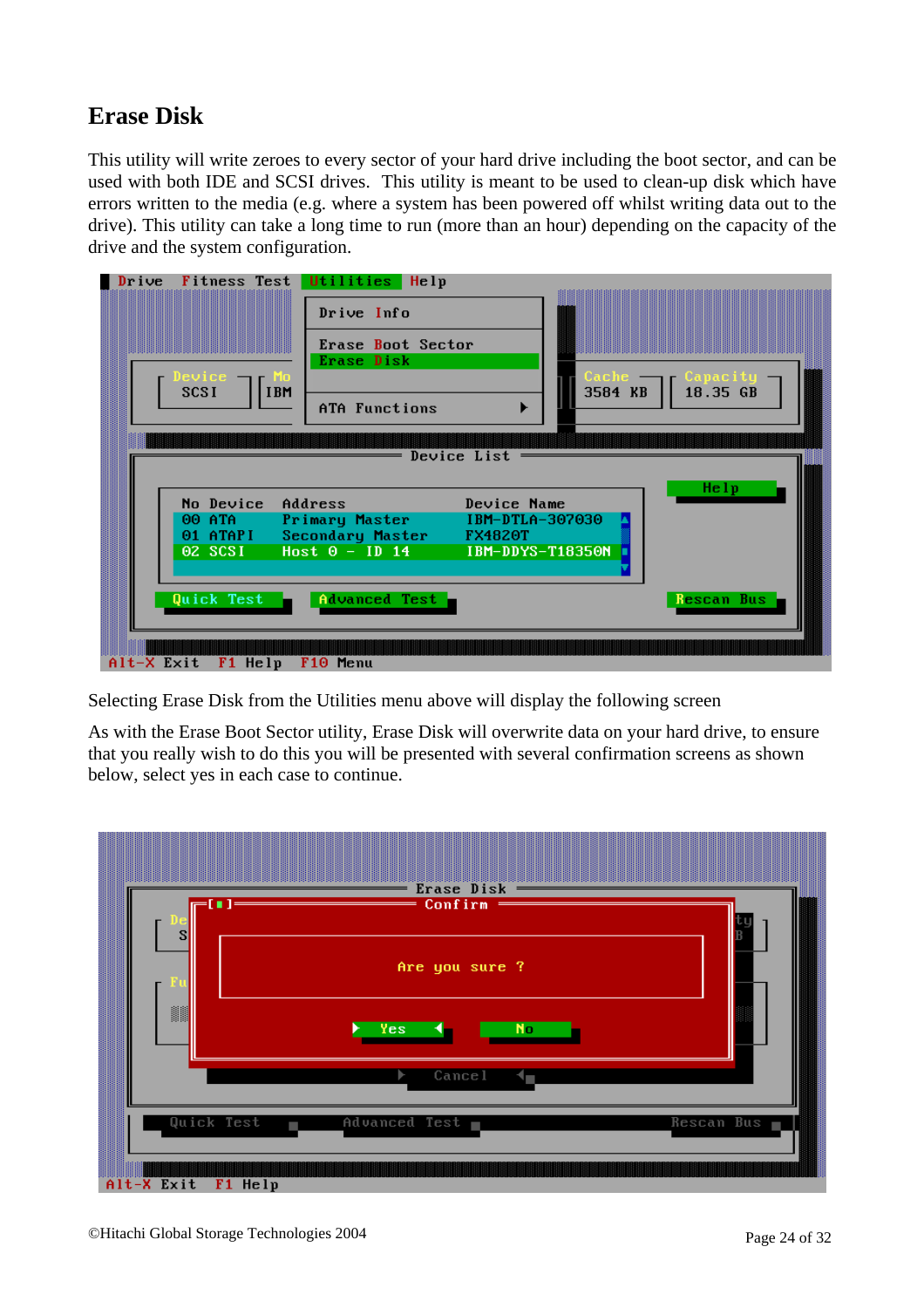When the following screen appears, pressing the start button will result in your hard disk drive being erased.

| Device $\blacksquare$<br>SCSI |              | $=$ Erase Disk                                                                                                                                                                                         |               |      |
|-------------------------------|--------------|--------------------------------------------------------------------------------------------------------------------------------------------------------------------------------------------------------|---------------|------|
| <b>Function</b>               |              |                                                                                                                                                                                                        |               |      |
| <b>WARNING</b>                |              | ERASURE OF YOUR HARD DISK DRIVE WILL PROCEED WHEN YOU PRESS THE<br>START BUTTON. THIS UTILITY WILL ERASE ALL DATA ON YOUR HARD DISK<br>DRIVE. A RE-INSTALLATION OF YOUR OPERATING SYSTEM AND DATA WILL |               |      |
|                               |              |                                                                                                                                                                                                        |               |      |
| <b>BE REQUIRED</b>            | <b>Start</b> |                                                                                                                                                                                                        | <b>Cancel</b> | Help |

Progress will be illustrated as shown below, note there may be a small delay before the progress bar is updated.

| Drive<br>Fitness Test Utilities<br>Help                                                                                                                                                                                                                                                         |  |
|-------------------------------------------------------------------------------------------------------------------------------------------------------------------------------------------------------------------------------------------------------------------------------------------------|--|
|                                                                                                                                                                                                                                                                                                 |  |
| Erase Disk                                                                                                                                                                                                                                                                                      |  |
| )evice -<br>- Cache I                                                                                                                                                                                                                                                                           |  |
| Serial No.<br>52A04341<br>$\begin{array}{ c c c }\n\hline\n\text{Model} & \text{---} & \text{---} \\ \hline\n\text{IBM}-\text{IC35L036UCD2} & \text{---} & \text{---} \\ \hline\n\end{array}$<br>$\begin{bmatrix} \text{Capacity} \\ \text{36.70 GB} \end{bmatrix}$<br>$3456$ KB<br><b>SCSI</b> |  |
|                                                                                                                                                                                                                                                                                                 |  |
|                                                                                                                                                                                                                                                                                                 |  |
| Function<br>Clean Disk                                                                                                                                                                                                                                                                          |  |
|                                                                                                                                                                                                                                                                                                 |  |
| Processing Clean Disk /                                                                                                                                                                                                                                                                         |  |
|                                                                                                                                                                                                                                                                                                 |  |
| <b>WARNING</b>                                                                                                                                                                                                                                                                                  |  |
| ERASURE OF YOUR HARD DISK DRIVE WILL PROCEED WHEN YOU PRESS THE<br>START BUTTON. THIS UTILITY WILL ERASE ALL DATA ON YOUR HARD DISK                                                                                                                                                             |  |
| DRIVE. A RE-INSTALLATION OF YOUR OPERATING SYSTEM AND DATA WILL                                                                                                                                                                                                                                 |  |
| <b>BE REQUIRED</b>                                                                                                                                                                                                                                                                              |  |
|                                                                                                                                                                                                                                                                                                 |  |
| Cancel                                                                                                                                                                                                                                                                                          |  |
|                                                                                                                                                                                                                                                                                                 |  |
|                                                                                                                                                                                                                                                                                                 |  |
|                                                                                                                                                                                                                                                                                                 |  |
| F1 Help<br>Alt-X Exit<br>F10 Menu                                                                                                                                                                                                                                                               |  |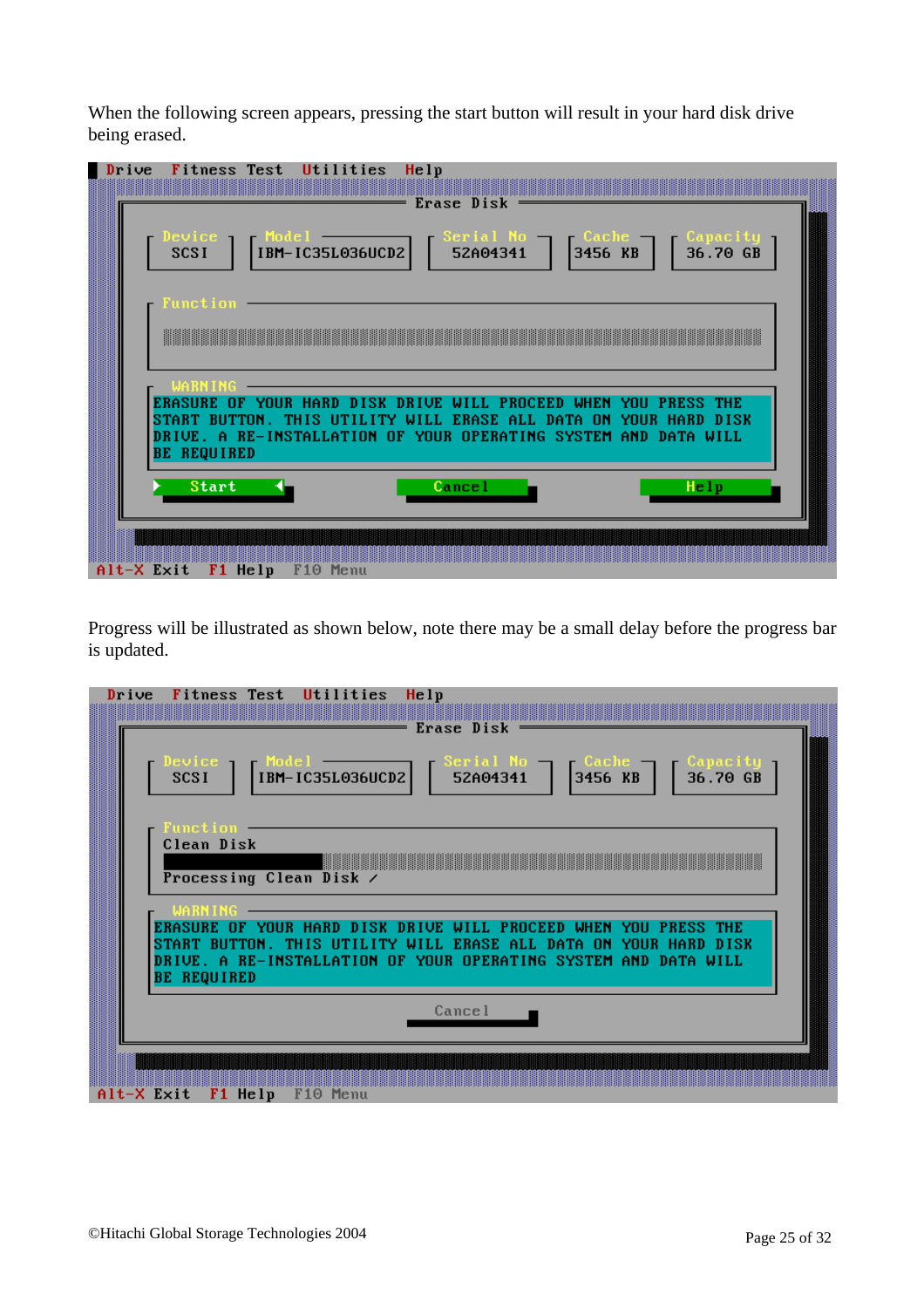After completing the erasure of the disk a sequential read of the disk is carried out to verify that all sectors have been initialised.

![](_page_25_Figure_1.jpeg)

The following screen will be displayed when the operation has been completed successfully.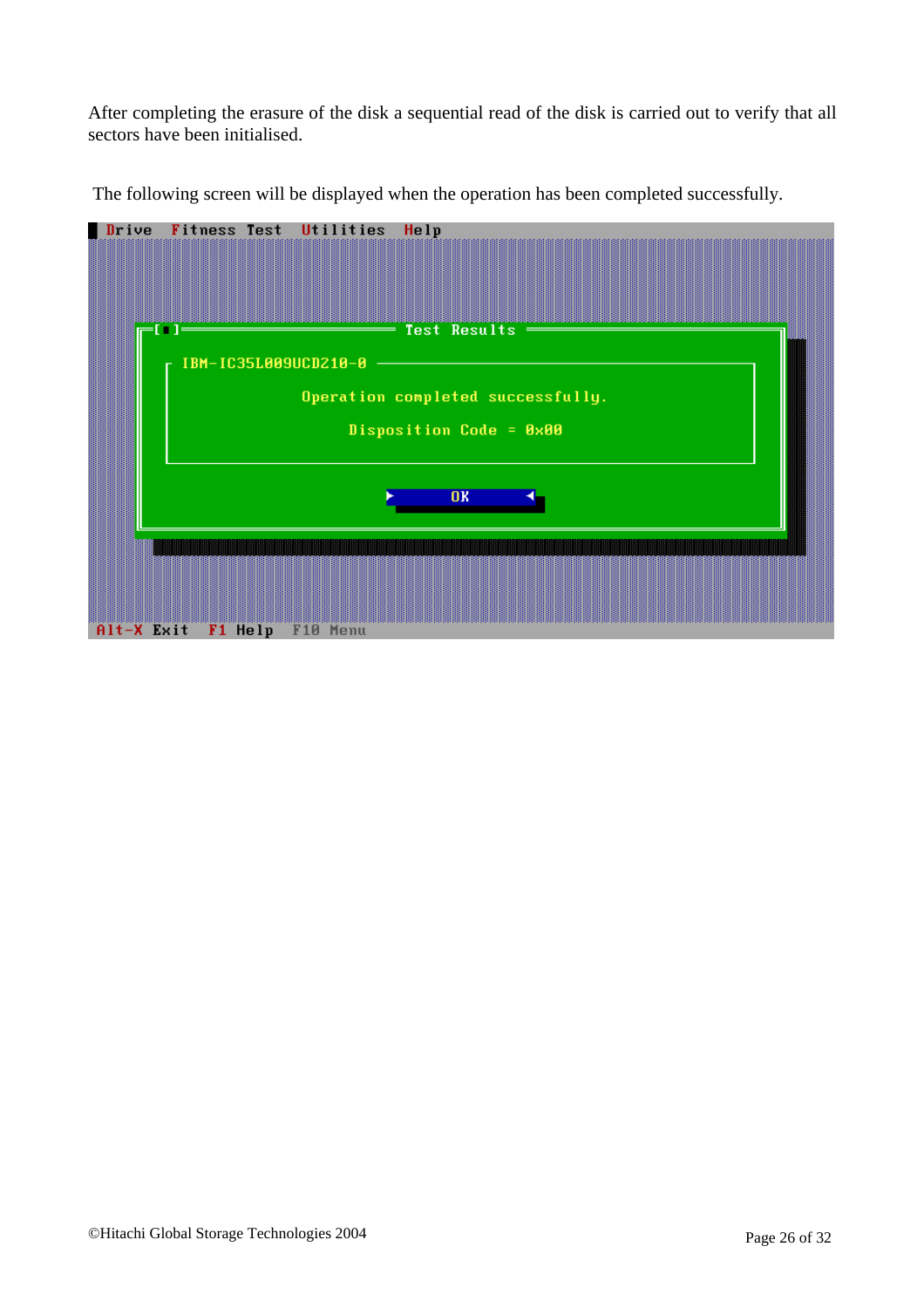# **ATA Functions**

#### **S.M.A.R.T Operations.**

S.M.A.R.T. - **S**elf-**M**onitoring, **A**nalysis and **R**eporting **T**echnology is intended to protect user data and prevent unscheduled system downtime that may be caused by predictable degradation and/or fault of the disk device. By monitoring and storing critical performance and calibration parameters, S.M.A.R.T. devices employ sophisticated data analysis algorithms to predict the likelihood of nearterm degradation or fault conditions.

| Drive Info<br>Erase Boot Sector<br>Erase Disk                                              |
|--------------------------------------------------------------------------------------------|
|                                                                                            |
|                                                                                            |
| Cache<br>Device<br>$20.58$ $GB$<br>IC <sub>3</sub><br>1864 KB<br>ATA<br>ATA Functions<br>▶ |
| S.M.A.R.T. Operations                                                                      |
|                                                                                            |
| Help<br>No Device<br>Address<br>Device Name                                                |
| 00 ATA<br>IC35L020AVVA07-0<br><b>Primary Master</b>                                        |
| HITACHI DUD-ROM<br>01 ATAPI<br>Secondary Master                                            |
| PCI IDE 0 Master<br>$02$ ATA $-$<br>IBM-DTLA-307020                                        |
| PCI IDE 1 Master<br>03 ATA<br>IC35L030AVER07-0                                             |
| Quick Test<br>Advanced Test<br>Rescan Bus                                                  |
|                                                                                            |
|                                                                                            |
| Alt-X Exit<br>F1 Help<br>F10 Menu                                                          |

To enable/disable S.M.A.R.T., select S.M.A.R.T. Operations from the utilities menu as shown above, S.M.A.R.T. can now be enabled or disabled on the selected drive by selecting enable/disable as shown below.

![](_page_26_Figure_5.jpeg)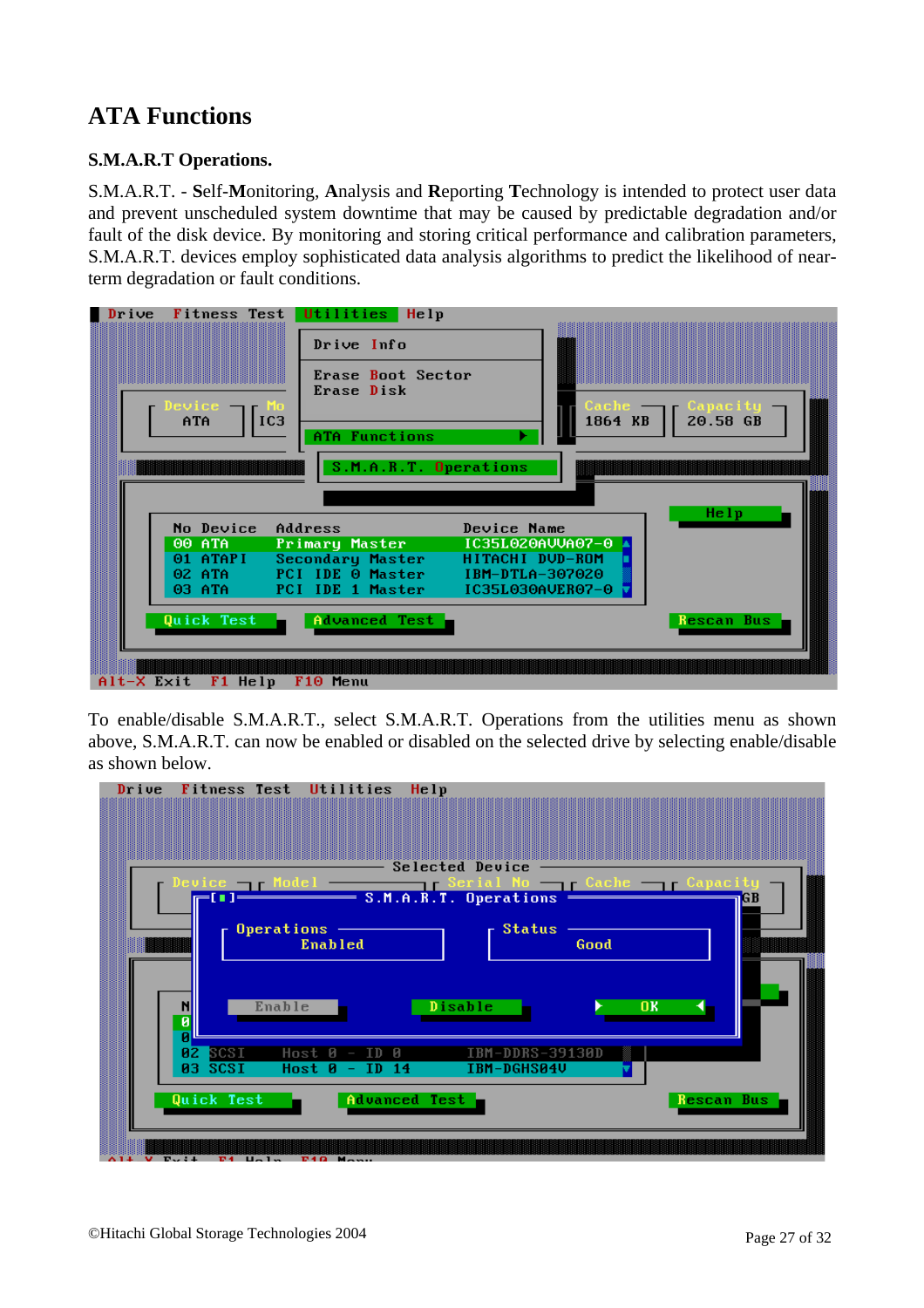### **Error Code and first aid for your drive**

The following table defines all the currently supported DFT error codes. For example if during testing of your hard drive DFT reports a error code of 0x70 as shown on page 14, this indicates that your hard disk drive has problems reading one or more of its sectors. In most of these cases the drive can heal itself of these errors. To do this first back-up all your data from the problem drive ( if possible ) then run DFT again and select either the Erase Disk or Sector Repair option which is under the Utility heading. If you already have a backup of the data on the hard disk or the data isn't important you can opt to run Erase Disk/Sector Repair from the Test Result screen. Once the selected operation has completed you can then run one of the test options Quick or Advance to confirm that the drive has been healed. The result code, which should be displayed, is 0x00 if the test returns another code then you should check with your drive/system vendor if the drive can be return for warranty replacement.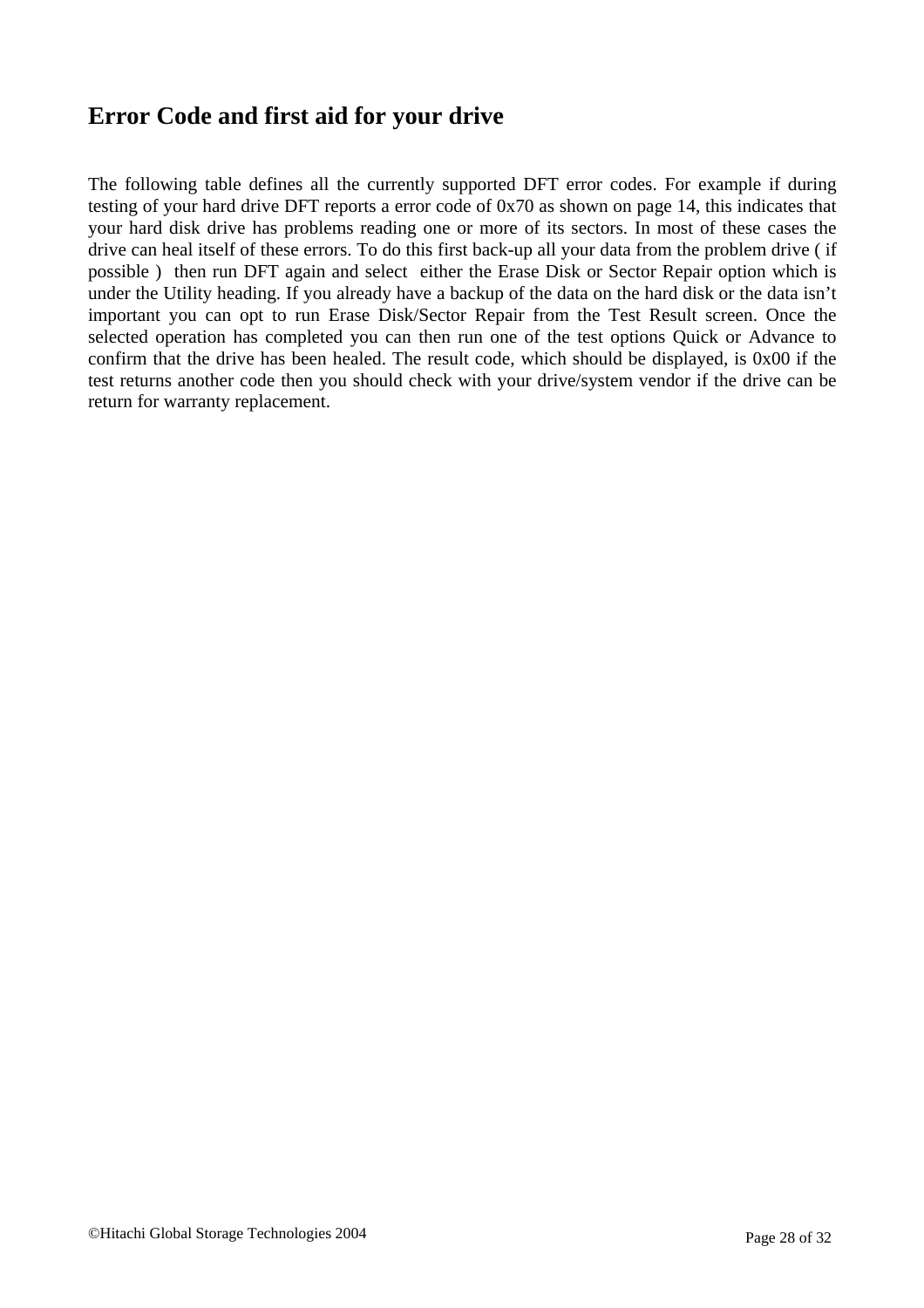# **DFT Error Codes**

| <b>Codes</b> | <b>Description</b>                                                                                         |
|--------------|------------------------------------------------------------------------------------------------------------|
|              | <b>No Error</b>                                                                                            |
| 0x00         | Command complete successfully.                                                                             |
| 0x10         | Test aborted by user.                                                                                      |
|              | The current test was cancelled by user and cannot be completed. Rerun the test to conclusion               |
|              | Selected device not present.                                                                               |
| 0x20         | The selected device could not be found on the selected port. Check cabling and HDD connectors. If the      |
|              | drive is not seen by the BIOS or is not spinning                                                           |
| 0x21         | <b>ATA Master device not present.</b>                                                                      |
|              | An attempt was made to test an ATA Slave device, but an ATA Master cannot be detected. A Master must       |
|              | be present to test a Slave. Check cabling and HDD connectors.                                              |
| 0x22         | <b>Device Protected,</b>                                                                                   |
|              | Selected device is protected by a password. The drive is write and read protected and cannot be tested     |
| 0x23         | <b>Format Degraded.</b>                                                                                    |
|              | A SCSI low-level format was interrupted.                                                                   |
|              | Out of memory.                                                                                             |
| 0x30         | There's not enough memory to execute this program.                                                         |
| 0x31         | Wrong parameter.                                                                                           |
|              | There is a wrong or unknown parameter.                                                                     |
| 0x33         | Function cannot be executed on this device.                                                                |
|              | System interrupts the current operation.                                                                   |
|              | The System has interrupted the current operation, and the function was aborted. Please exit the program    |
| 0x40         | and check if any Power Saving Modes or Cache Programs (like SMARTDRV.EXE) are active. Disable              |
|              | those features and start this program again.                                                               |
| 0x41         | <b>Bad cable.</b>                                                                                          |
|              | A data miss compare was detected during the cable test.                                                    |
| 0x42         | Drive temperature problem.                                                                                 |
|              | The drive has exceeded the drive temperature limit                                                         |
|              | <b>Pending SCSI request.</b>                                                                               |
| 0x43         | The ASPI Device driver could not complete the SCSI request block. Check the SCSI configuration             |
|              | (cabling, termination, Ids etc.).                                                                          |
|              | <b>System Vibration</b>                                                                                    |
| 0x44         | The level of vibration that the drive is experiencing is excessive, check the mounting of the drive in the |
|              | system and ensure it is rigidly mounted. If possible try mounting the drive in a different position.       |
| 0x45         | Low System Performance                                                                                     |
|              | <b>Corrupted Sector.</b>                                                                                   |
| 0x70         | A general hard disk drive problem was detected. You can run the "Erase Disk" utility. If a subsequent test |
|              | fails again, the drive is defective and should be replaced.                                                |
| 0x71         | Device not ready.                                                                                          |
|              | The selected drive is not ready for operation. Check cabling and HDD connectors.                           |
| 0x72         | Device S.M.A.R.T. Error.                                                                                   |
|              | The Self-Monitoring, Analysis and Reporting Technology (S.M.A.R.T.) has detected a drive problem.          |
| 0x73         | The drive may fail soon and should be replaced as soon as possible.                                        |
|              | Device damaged by shock.<br>This device was damaged by an excessive shock                                  |
|              | <b>S.M.A.R.T Self-test failed</b>                                                                          |
| 0x74         | An error was detected during S.M.A.R.T. self-test. You can run the "Erase Disk" utility of DFT. If a       |
|              | subsequent test fails again, the drive is defective and should be replaced                                 |
| 0x75         | Defective Hard Disk Drive Component                                                                        |
|              |                                                                                                            |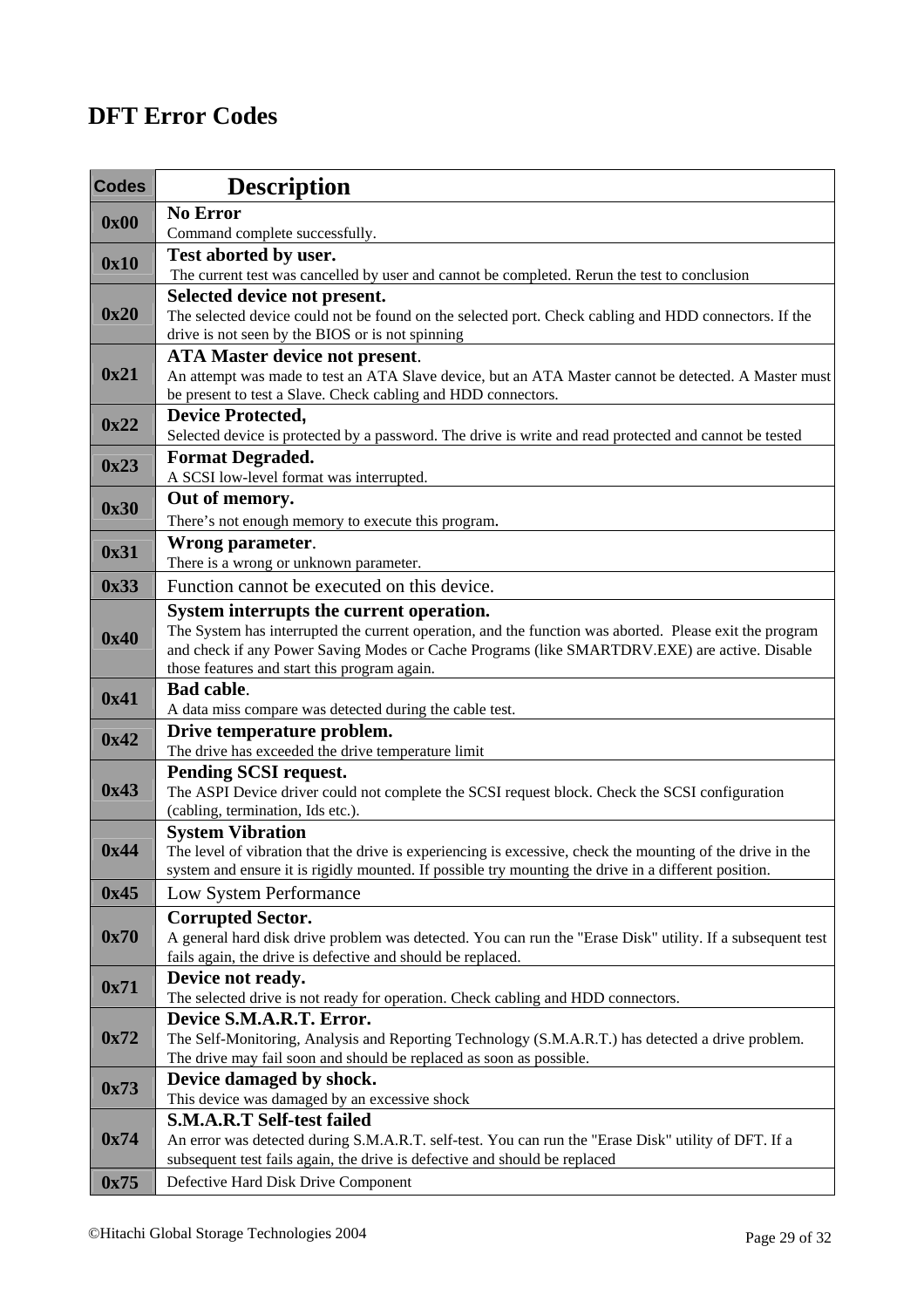## **Testing of Non-Hitachi/IBM Hard Disk Drives**

DFT supports testing of hard disk drives, which were not manufactured by either Hitachi or IBM. Due to vendor specific design parameters the depth of testing, which will be carried out on these non-Hitachi/IBM, drives will be less than that performed on the Hitachi and IBM drives.

Should DFT detect a problem with the drive, you will be presented with a result screen similar to that below. The recommendation is that you obtain a test utility specific to your drive from your drive manufacturer or your system supplier. Use this utility (if one is available) to re-test your drive, these utilities may also provide information, which you will require should you need to replace the drive under warranty.

![](_page_29_Picture_3.jpeg)

Running the Erase Disk, Erase MBR or Sector Repair functions on non-Hitachi/IBM disk drives is not supported by DFT. The screen below will be displayed if you attempt to run any of these functions on a non-IBM hard disk drive.

![](_page_29_Figure_5.jpeg)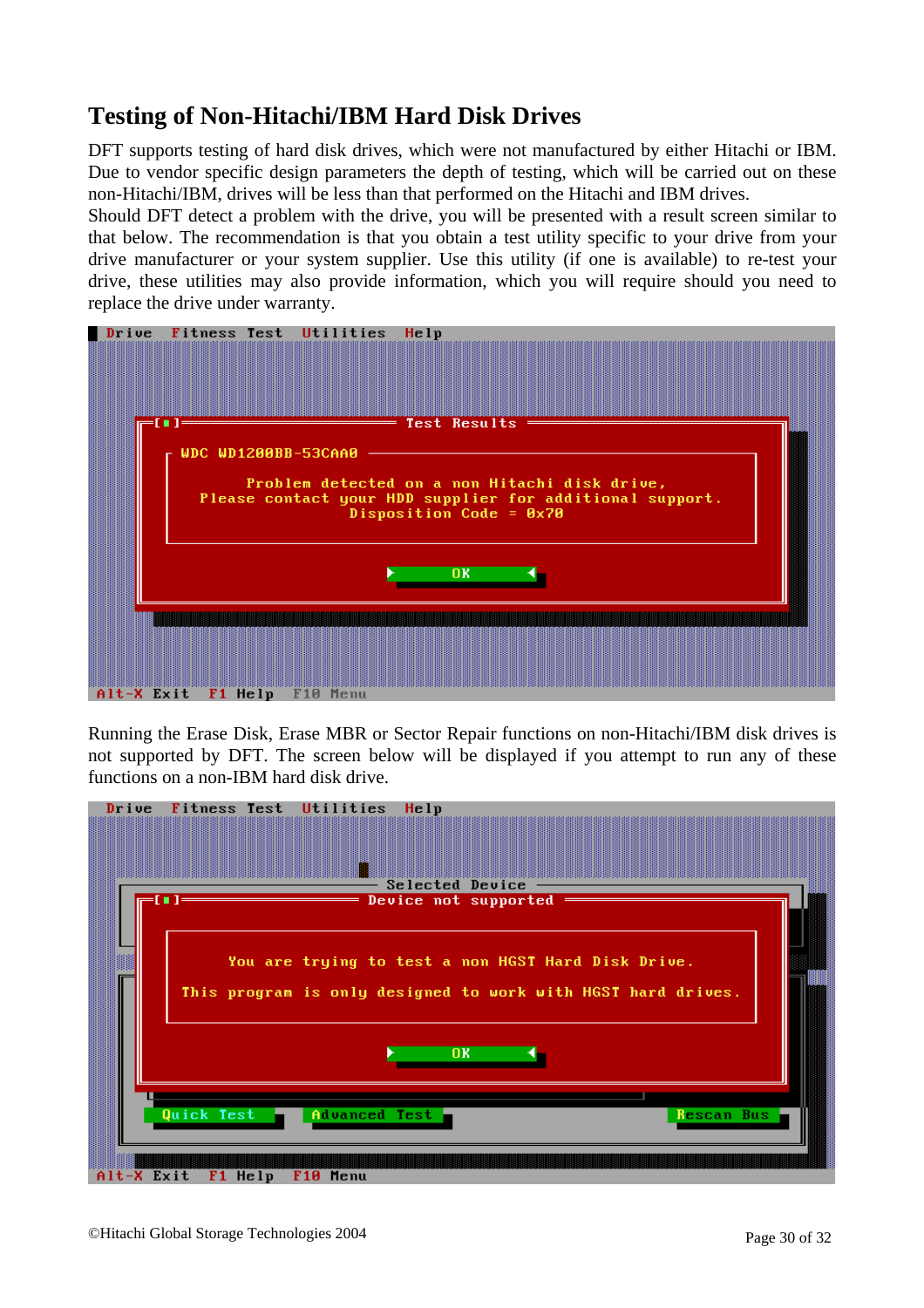# **Supplied ASPI Managers**

The following ASPI managers are supplied with the DFT Utility and provide support for the listed SCSI Controllers. Others are supported but have been removed due to space constraints of a floppy disk and others may work that haven't been tested. If you have a particular one that is not present or supported, either add it and edit the config.sys with the appropriate instruction or contact the Call Centre for further advice.

| <b>ASPI Manager</b>            | <b>Version</b> | <b>Supported Controllers</b>                                                                                                                                                                                                                                                                                                                                                                                                                     |  |
|--------------------------------|----------------|--------------------------------------------------------------------------------------------------------------------------------------------------------------------------------------------------------------------------------------------------------------------------------------------------------------------------------------------------------------------------------------------------------------------------------------------------|--|
| ASPI2DOS.SYS<br>$02 - 12 - 98$ | 3.68           | Adaptec AVA-1502P,1502AP<br>$\bullet$<br>Adaptec AVA-1505<br>$\bullet$<br>Adaptec AVA-1515<br>$\bullet$<br>Adaptec AHA-1510/1520/1522<br>$\bullet$<br>Adaptec AHA-1510A/1520A/1522A<br>Adaptec AHA-1510B/1520B/1522B<br>Adaptec AHA-1530P/1532P<br>$\bullet$<br>Adaptec AVA-1502AE/AI, AVA-1505AE/AI, AVA-1505AES<br>$\bullet$<br>Adaptec AIC-6260/6360/6370 based SCSI host adapters<br>$\bullet$<br>Adaptec AVA-2825 host adapter<br>$\bullet$ |  |
| ASPI4DOS.SYS<br>26-04-99       | 3.36S          | Adaptec AHA-1540B/1542B<br>$\bullet$<br>Adaptec AHA-1540C/1542C<br>Adaptec AHA-1540CF/1542CF<br>$\bullet$<br>Adaptec AHA-1540CP/1542CP<br>$\bullet$                                                                                                                                                                                                                                                                                              |  |
| ASPI8DOS.SYS<br>$02 - 12 - 98$ | 1.35           | Adaptec 2940 family of PCI to SCSI<br>$\bullet$<br>Motherboards with SCSI onboard - that uses Adaptec AIC-78XX and<br>$AIC-75XX$<br>$\bullet$<br>chipset                                                                                                                                                                                                                                                                                         |  |
| ASPI8U2.SYS<br>$06-12-99$      | 1.07           | Adaptec Dual & Single Channel Ultra2 family of PCI to SCSI Controllers<br>$\bullet$<br>Adaptec Dual & Single Channel ULTRA160 PCI to SCSI Controllers<br>Motherboards with SCSI onboard - that uses Adaptec AIC-7890, AIC-7891 and AIC-<br>$\bullet$<br>7902 chipsets                                                                                                                                                                            |  |
| ASPI8XX.SYS<br>08-02-2001      | 4.11.00        | Symbios SYM8751SP Single ended Controller<br>$\bullet$<br>Motherboards with SCSI onboard - that uses Symbios 53C875J chipset.<br>$\bullet$<br>Tekram DC-390U/W/F/U2 and DC-310/U, DC-390U3W<br>$\bullet$                                                                                                                                                                                                                                         |  |
| <b>ASPIUWF.SYS</b>             | 3.21           | Tekram DC-390U/W/F/U2 and DC-310/U<br>$\bullet$                                                                                                                                                                                                                                                                                                                                                                                                  |  |
| ASPI320.SYS<br>$05-09-02$      | d1.10          | Adaptec 39320D - Ultra320 Controller<br>$\bullet$                                                                                                                                                                                                                                                                                                                                                                                                |  |
| EXPRESS2.SYS<br>18-07-02       | 01.01          | Atto UL4D - Ultra320 Controller                                                                                                                                                                                                                                                                                                                                                                                                                  |  |
| <b>ASPIMPT</b>                 | 5.00.00.<br>11 | LSI Ultra320 Controller                                                                                                                                                                                                                                                                                                                                                                                                                          |  |